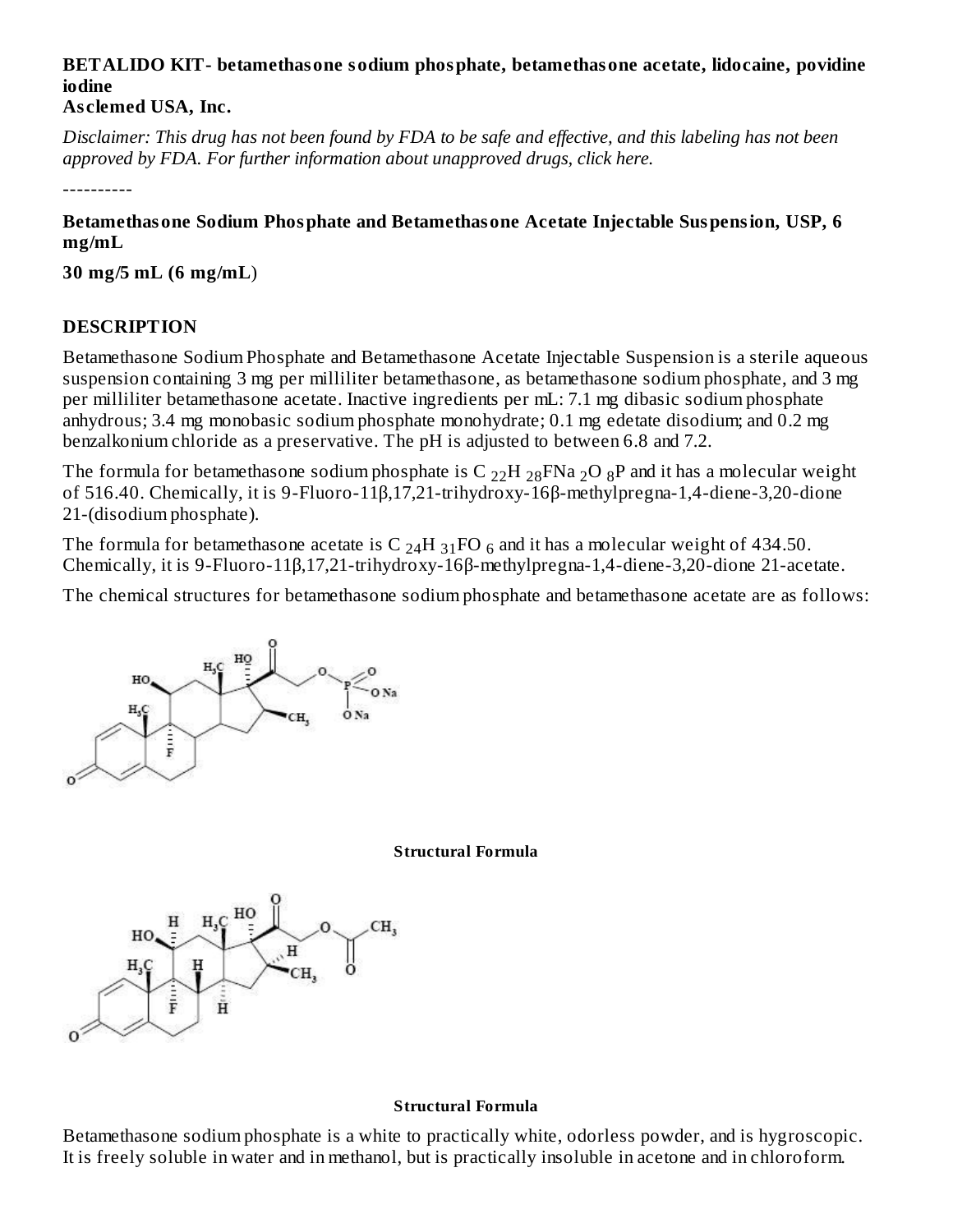Betamethasone acetate is a white to creamy white, odorless powder that sinters and resolidifies at about 165ºC, and remelts at about 200ºC to 220ºC with decomposition. It is practically insoluble in water, but freely soluble in acetone, and is soluble in alcohol and in chloroform.

# **CLINICAL PHARMACOLOGY**

Glucocorticoids, naturally occurring and synthetic, are adrenocortical steroids that are readily absorbed from the gastrointestinal tract.

Naturally occurring glucocorticoids (hydrocortisone and cortisone), which also have salt-retaining properties, are used as replacement therapy in adrenocortical deficiency states. Their synthetic analogs are primarily used for their anti-inflammatory effects in disorders of many organ systems. A derivative of prednisolone, betamethasone has a 16β-methyl group that enhances the anti-inflammatory action of the molecule and reduces the sodium- and water-retaining properties of the fluorine atom bound at carbon 9.

Betamethasone sodium phosphate, a soluble ester, provides prompt activity, while betamethasone acetate is only slightly soluble and affords sustained activity.

# **INDICATIONS AND USAGE**

When oral therapy is not feasible, the **intramus cular us e** of Betamethasone Sodium Phosphate and Betamethasone Acetate Injectable Suspension is indicated as follows:

**Allergic States** Control of severe or incapacitating allergic conditions intractable to adequate trials of conventional treatment in asthma, atopic dermatitis, contact dermatitis, drug hypersensitivity reactions, perennial or seasonal allergic rhinitis, serum sickness, transfusion reactions.

**Dermatologic Dis eas es** Bullous dermatitis herpetiformis, exfoliative erythroderma, mycosis fungoides, pemphigus, severe erythema multiforme (Stevens-Johnson syndrome).

**Endocrine Disorders** Congenital adrenal hyperplasia, hypercalcemia associated with cancer, nonsuppurative thyroiditis.

Hydrocortisone or cortisone is the drug of choice in primary or secondary adrenocortical insufficiency. Synthetic analogs may be used in conjunction with mineralocorticoids where applicable; in infancy mineralocorticoid supplementation is of particular importance.

**Gastrointestinal Dis eas es** To tide the patient over a critical period of the disease in regional enteritis and ulcerative colitis.

**Hematologic Disorders** Acquired (autoimmune) hemolytic anemia, Diamond-Blackfan anemia, pure red cell aplasia, selected cases of secondary thrombocytopenia.

**Mis cellaneous** Trichinosis with neurologic or myocardial involvement, tuberculous meningitis with subarachnoid block or impending block when used with appropriate antituberculous chemotherapy.

**Neoplastic Dis eas es** For palliative management of leukemias and lymphomas.

**Nervous System** Acute exacerbations of multiple sclerosis; cerebral edema associated with primary or metastatic brain tumor or craniotomy.

**Ophthalmic Dis eas es** Sympathetic ophthalmia, temporal arteritis, uveitis and ocular inflammatory conditions unresponsive to topical corticosteroids.

**Renal Dis eas es** To induce diuresis or remission of proteinuria in idiopathic nephrotic syndrome or that due to lupus erythematosus.

**Respiratory Dis eas es** Berylliosis, fulminating or disseminated pulmonary tuberculosis when used concurrently with appropriate antituberculous chemotherapy, idiopathic eosinophilic pneumonias, symptomatic sarcoidosis.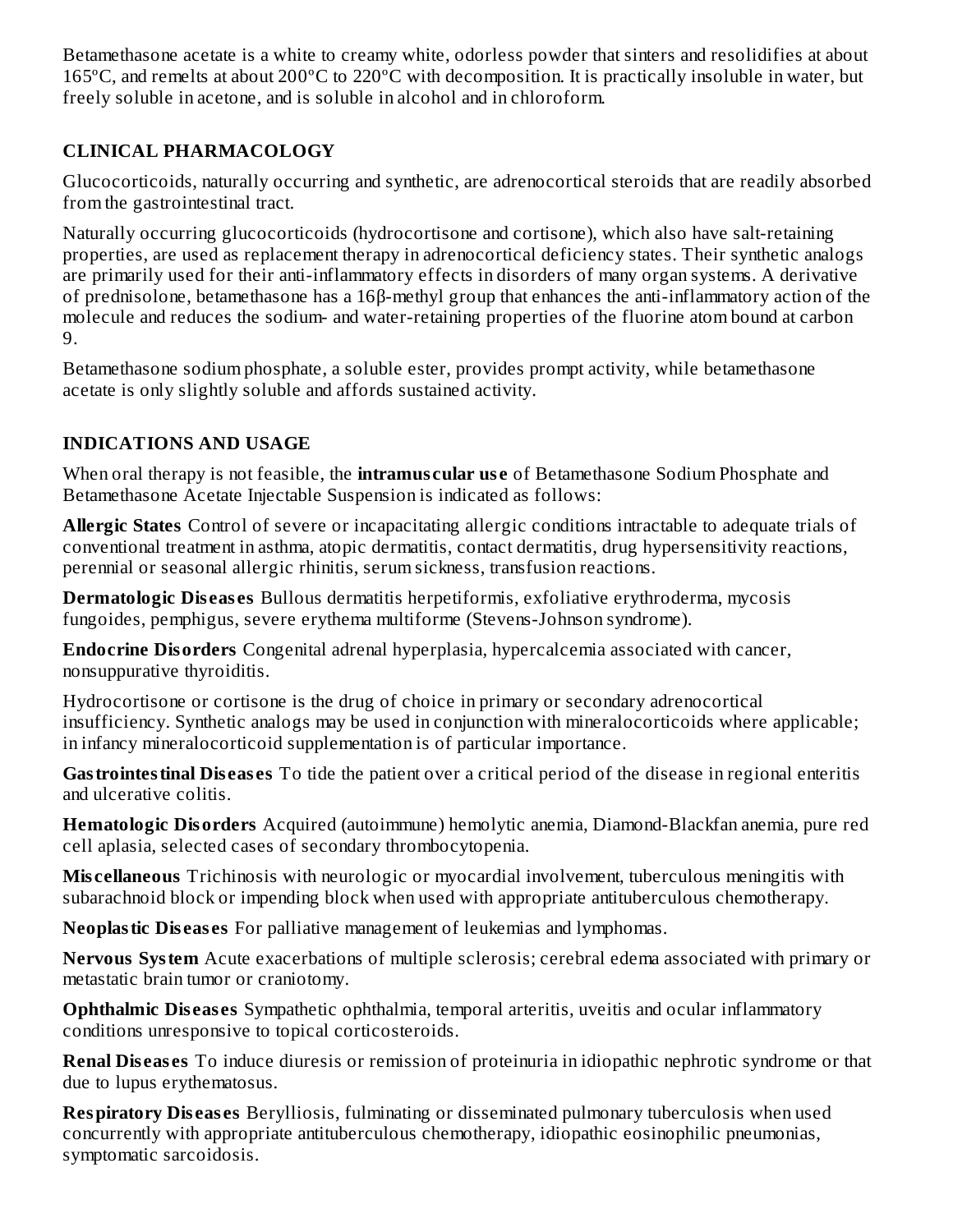**Rheumatic Disorders** As adjunctive therapy for short-term administration (to tide the patient over an acute episode or exacerbation) in acute gouty arthritis; acute rheumatic carditis; ankylosing spondylitis; psoriatic arthritis; rheumatoid arthritis, including juvenile rheumatoid arthritis (selected cases may require low-dose maintenance therapy). For the treatment of dermatomyositis, polymyositis, and systemic lupus erythematosus.

The **intra-articular or soft tissue administration** of Betamethasone Sodium Phosphate and Betamethasone Acetate Injectable Suspension is indicated as adjunctive therapy for short-term administration (to tide the patient over an acute episode or exacerbation) in acute gouty arthritis, acute and subacute bursitis, acute nonspecific tenosynovitis, epicondylitis, rheumatoid arthritis, synovitis of osteoarthritis.

The **intralesional administration** of Betamethasone Sodium Phosphate and Betamethasone Acetate Injectable Suspension is indicated for alopecia areata; discoid lupus erythematosus; keloids; localized hypertrophic, infiltrated, inflammatory lesions of granuloma annulare, lichen planus, lichen simplex chronicus (neurodermatitis), and psoriatic plaques; necrobiosis lipoidica diabeticorum.

Betamethasone Sodium Phosphate and Betamethasone Acetate Injectable Suspension may also be useful in cystic tumors of an aponeurosis or tendon (ganglia).

# **CONTRAINDICATIONS**

Betamethasone Sodium Phosphate and Betamethasone Acetate Injectable Suspension is contraindicated in patients who are hypersensitive to any components of this product (see **DESCRIPTION**).

Intramuscular corticosteroid preparations are contraindicated for idiopathic thrombocytopenic purpura.

### **WARNINGS**

Betamethasone Sodium Phosphate and Betamethasone Acetate Injectable Suspension should not be administered intravenously.

# **Serious Neurologic Advers e Reactions with Epidural Administration**

Serious neurologic events, some resulting in death, have been reported with epidural injection of corticosteroids. Specific events reported include, but are not limited to, spinal cord infarction, paraplegia, quadriplegia, cortical blindness, and stroke. These serious neurologic events have been reported with and without use of fluoroscopy. The safety and effectiveness of epidural administration of corticosteroids have not been established, and corticosteroids are not approved for this use.

# **General**

Rare instances of anaphylactoid/anaphylactic reactions with a possibility of shock have occurred in patients receiving parenteral corticosteroid therapy (see ADVERSE REACTIONS). Use caution in patients who have a history of allergic reaction to corticosteroids.

In patients on corticosteroid therapy subjected to any unusual stress, hydrocortisone or cortisone is the drug of choice as a supplement during and after the event.

# **Cardio-Renal**

Average and large doses of corticosteroids can cause elevation of blood pressure, salt and water retention, and increased excretion of potassium. These effects are less likely to occur with the synthetic derivatives except when used in large doses. Dietary salt restriction and potassium supplementation may be necessary. All corticosteroids increase calcium excretion.

Literature reports suggest an apparent association between use of corticosteroids and left ventricular free wall rupture after a recent myocardial infarction; therefore, therapy with corticosteroids should be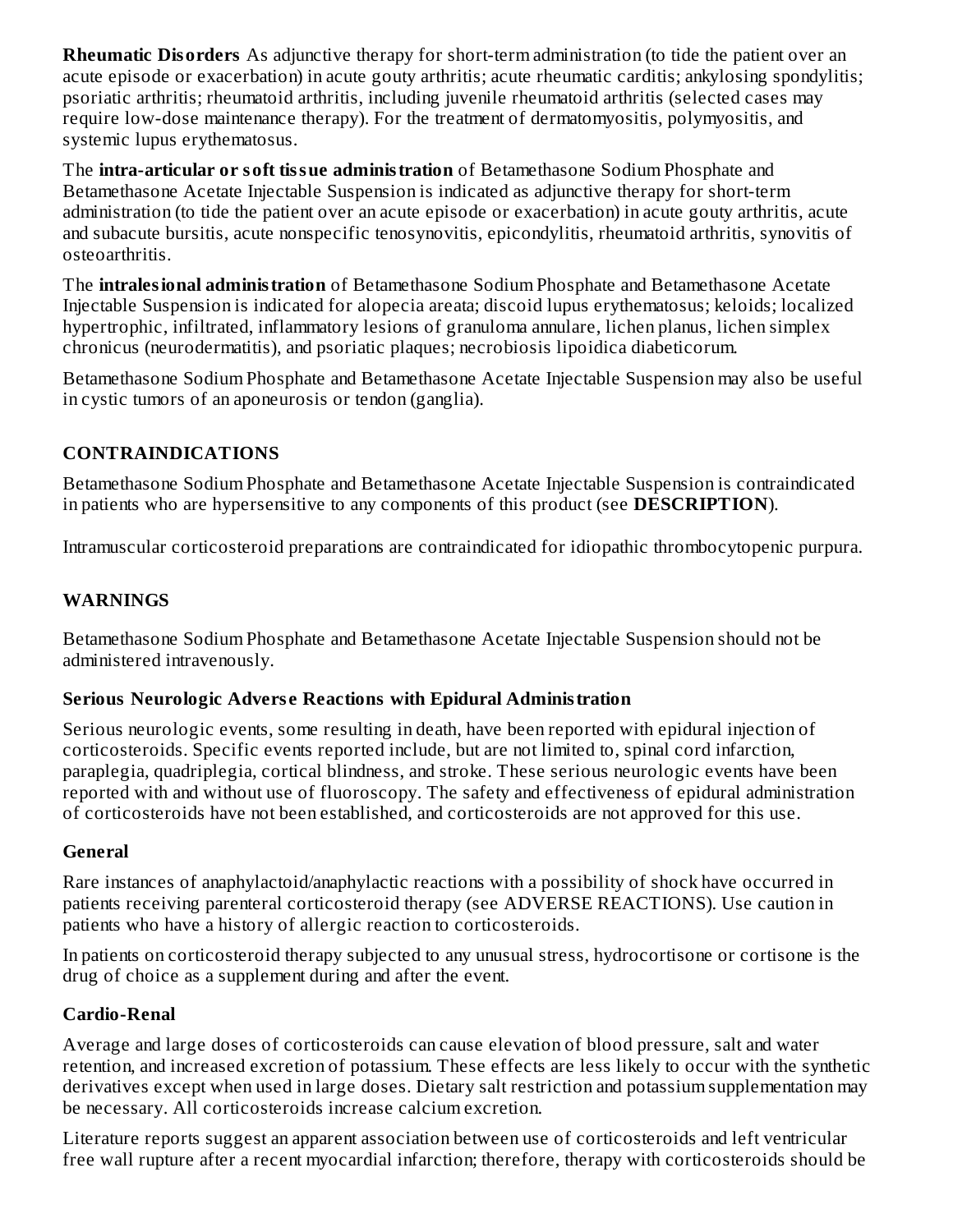used with great caution in these patients.

# **Endocrine**

Corticosteroids can produce reversible hypothalamic pituitary adrenal (HPA) axis suppression with the potential for glucocorticosteroid insufficiency after withdrawal of treatment.

Metabolic clearance of corticosteroids is decreased in hypothyroid patients and increased in hyperthyroid patients. Changes in thyroid status of the patient may necessitate adjustment in dosage.

# **Infections**

# *General*

Patients who are on corticosteroids are more susceptible to infections than are healthy individuals. There may be decreased resistance and inability to localize infection when corticosteroids are used. Infection with any pathogen (viral, bacterial, fungal, protozoan, or helminthic) in any location of the body may be associated with the use of corticosteroids alone or in combination with other immunosuppressive agents. These infections may be mild to severe. With increasing doses of corticosteroids, the rate of occurrence of infectious complications increases. Corticosteroids may also mask some signs of current infection.

# *Fungal Infections*

Corticosteroids may exacerbate systemic fungal infections and therefore should not be used in the presence of such infections unless they are needed to control drug reactions. There have been cases reported in which concomitant use of amphotericin B and hydrocortisone was followed by cardiac enlargement and congestive heart failure (see PRECAUTIONS, Drug Interactions, Amphotericin B Injection and Potassium-Depleting Agents section).

# *Special Pathogens*

Latent disease may be activated or there may be an exacerbation of intercurrent infections due to pathogens, including those caused by *Amoeba, Candida, Cryptococcus, Mycobacterium, Nocardia, Pneumocystis*, and *Toxoplasma*.

It is recommended that latent amebiasis or active amebiasis be ruled out before initiating corticosteroid therapy in any patient who has spent time in the tropics or in any patient with unexplained diarrhea.

Similarly, corticosteroids should be used with great care in patients with known or suspected Strongyloides (threadworm) infestation. In such patients, corticosteroid-induced immunosuppression may lead to Strongyloides hyperinfection and dissemination with widespread larval migration, often accompanied by severe enterocolitis and potentially fatal gram-negative septicemia.

Corticosteroids should not be used in cerebral malaria.

# *Tuberculosis*

The use of corticosteroids in active tuberculosis should be restricted to those cases of fulminating or disseminated tuberculosis in which the corticosteroid is used for the management of the disease in conjunction with an appropriate antituberculous regimen.

If corticosteroids are indicated in patients with latent tuberculosis or tuberculin reactivity, close observation is necessary as reactivation of the disease may occur. During prolonged corticosteroid therapy, these patients should receive chemoprophylaxis.

# *Vaccination*

**Administration of live or live, attenuated vaccines is contraindicated in patients receiving immunosuppressive dos es of corticosteroids. Killed or inactivated vaccines may be administered. However, the response to such vaccines cannot be predicted. Immunization procedures may be**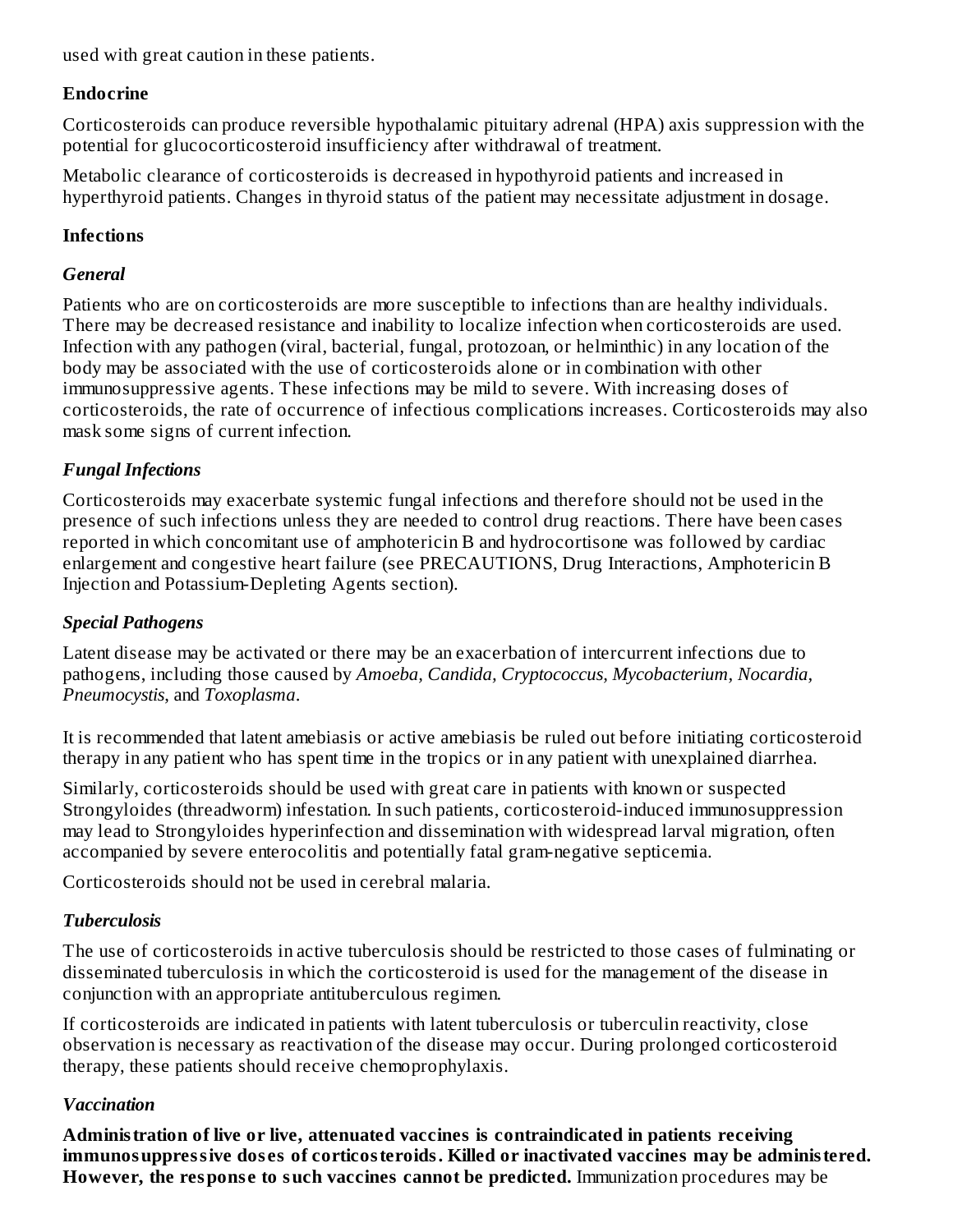undertaken in patients who are receiving corticosteroids as replacement therapy, e.g., for Addison's disease.

# *Viral Infections*

Chickenpox and measles can have a more serious or even fatal course in pediatric and adult patients on corticosteroids. In pediatric and adult patients who have not had these diseases, particular care should be taken to avoid exposure. The contribution of the underlying disease and/or prior corticosteroid treatment to the risk is also not known. If exposed to chickenpox, prophylaxis with varicella zoster immune globulin (VZIG) may be indicated. If exposed to measles, prophylaxis with immunoglobulin (IG) may be indicated. (See the respective package inserts for complete VZIG and IG prescribing information.) If chickenpox develops, treatment with antiviral agents should be considered.

# **Neurologic**

Reports of severe medical events have been associated with the intrathecal route of administration (see ADVERSE REACTIONS, Gastrointestinal and Neurologic/Psychiatric sections ).

Results from one multicenter, randomized, placebo-controlled study with methylprednisolone hemisuccinate, an intravenous corticosteroid, showed an increase in early mortality (at 2 weeks) and late mortality (at 6 months) in patients with cranial trauma who were determined not to have other clear indications for corticosteroid treatment. High doses of corticosteroids, including Betamethasone Sodium Phosphate and Betamethasone Acetate Injectable Suspension, should not be used for the treatment of traumatic brain injury.

# **Ophthalmic**

Use of corticosteroids may produce posterior subcapsular cataracts, increased intraocular pressure, glaucoma with possible damage to the optic nerves, and may enhance the establishment of secondary ocular infections due to bacteria, fungi, or viruses. Consider referral to an ophthalmologist for patients who develop ocular symptoms or use corticosteroid-containing products for more than 6 weeks. The use of oral corticosteroids is not recommended in the treatment of optic neuritis and may lead to an increase in the risk of new episodes. Corticosteroids should not be used in active ocular herpes simplex.

# **PRECAUTIONS**

# **General**

This product, like many other steroid formulations, is sensitive to heat. Therefore, it should not be autoclaved when it is desirable to sterilize the exterior of the vial.

The lowest possible dose of corticosteroid should be used to control the condition under treatment. When reduction in dosage is possible, the reduction should be gradual.

Since complications of treatment with glucocorticoids are dependent on the size of the dose and the duration of treatment, a risk/benefit decision must be made in each individual case as to dose and duration of treatment and as to whether daily or intermittent therapy should be used.

Kaposi's sarcoma has been reported to occur in patients receiving corticosteroid therapy, most often for chronic conditions. Discontinuation of corticosteroids may result in clinical improvement.

# **Cardio-Renal**

As sodium retention with resultant edema and potassium loss may occur in patients receiving corticosteroids, these agents should be used with caution in patients with congestive heart failure, hypertension, or renal insufficiency.

# **Endocrine**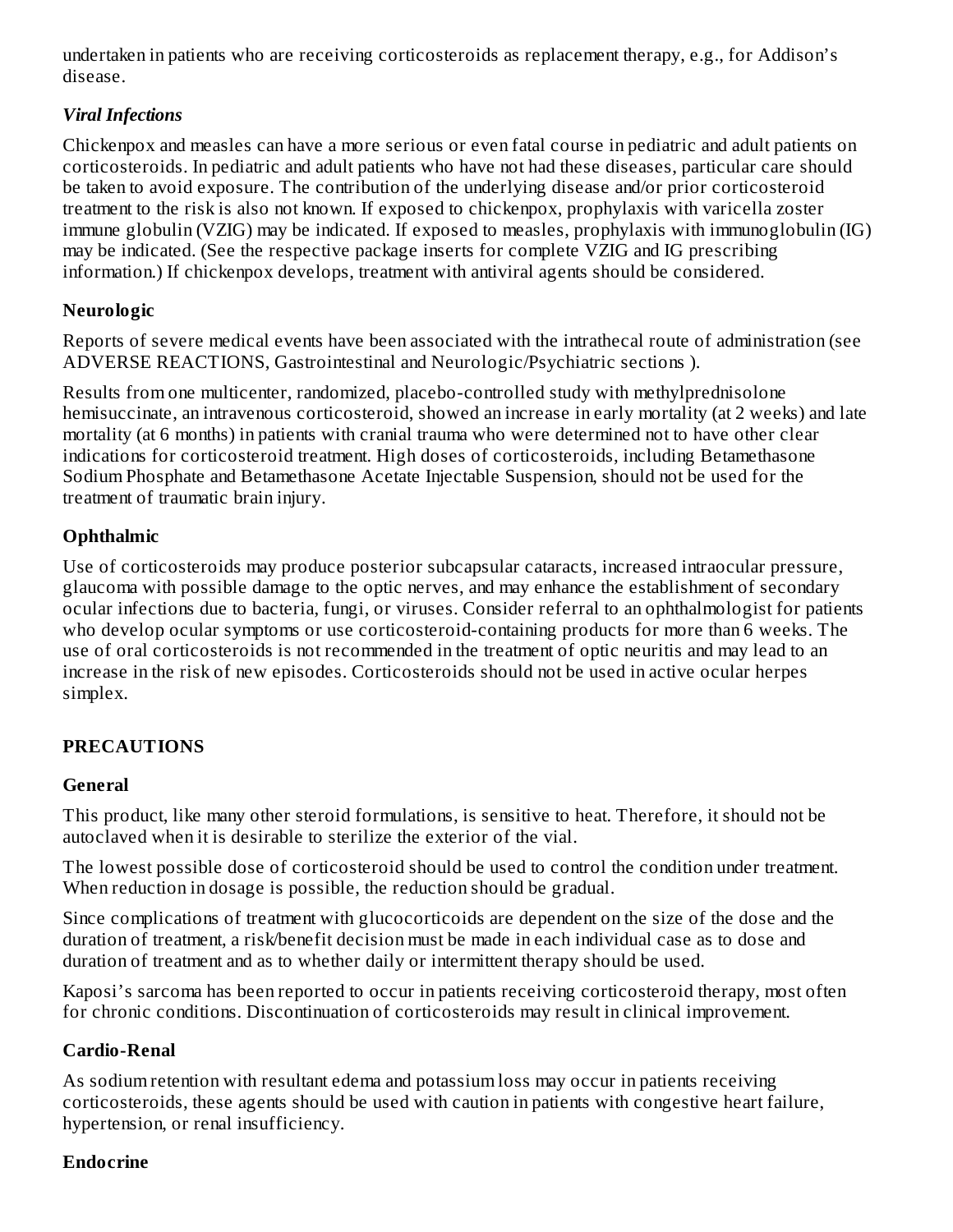Drug-induced secondary adrenocortical insufficiency may be minimized by gradual reduction of dosage. This type of relative insufficiency may persist for months after discontinuation of therapy. Therefore, in any situation of stress occurring during that period, naturally occurring glucocorticoids (hydrocortisone cortisone), which also have salt-retaining properties, rather than betamethasone, are the appropriate choices as replacement therapy in adrenocortical deficiency states.

# **Gastrointestinal**

Steroids should be used with caution in active or latent peptic ulcers, diverticulitis, fresh intestinal anastomoses, and nonspecific ulcerative colitis, since they may increase the risk of a perforation.

Signs of peritoneal irritation following gastrointestinal perforation in patients receiving corticosteroids may be minimal or absent.

There is an enhanced effect of corticosteroids in patients with cirrhosis.

# **Intra-Articular and Soft Tissue Administration**

Intra-articular injected corticosteroids may be systemically absorbed.

Appropriate examination of any joint fluid present is necessary to exclude a septic process.

A marked increase in pain accompanied by local swelling, further restriction of joint motion, fever, and malaise are suggestive of septic arthritis. If this complication occurs and the diagnosis of sepsis is confirmed, appropriate antimicrobial therapy should be instituted.

Injection of a steroid into an infected site is to be avoided. Local injection of a steroid into a previously injected joint is not usually recommended.

Corticosteroid injection into unstable joints is generally not recommended.

Intra-articular injection may result in damage to joint tissues (see ADVERSE REACTIONS, Musculoskeletal section ).

# **Mus culoskeletal**

Corticosteroids decrease bone formation and increase bone resorption both through their effect on calcium regulation (i.e., decreasing absorption and increasing excretion) and inhibition of osteoblast function. This, together with a decrease in the protein matrix of the bone secondary to an increase in protein catabolism, and reduced sex hormone production, may lead to inhibition of bone growth in pediatric patients and the development of osteoporosis at any age. Special consideration should be given to patients at increased risk of osteoporosis (i.e., postmenopausal women) before initiating corticosteroid therapy.

# **Neuro-Psychiatric**

Although controlled clinical trials have shown corticosteroids to be effective in speeding the resolution of acute exacerbations of multiple sclerosis, they do not show that they affect the ultimate outcome or natural history of the disease. The studies do show that relatively high doses of corticosteroids are necessary to demonstrate a significant effect (see DOSAGE AND ADMINISTRATION).

An acute myopathy has been observed with the use of high doses of corticosteroids, most often occurring in patients with disorders with neuromuscular transmission (e.g., myasthenia gravis), or in patients receiving concomitant therapy of neuromuscular blocking drugs (eg, pancuronium). This acute myopathy is generalized, may involve ocular and respiratory muscles, and may result in quadriparesis. Elevation of creatinine kinase may occur. Clinical improvement or recovery after stopping corticosteroids may require weeks to years.

Psychic derangements may appear when corticosteroids are used, ranging from euphoria, insomnia, mood swings, personality changes, and severe depression to frank psychotic manifestations. Also, existing emotional instability or psychotic tendencies may be aggravated by corticosteroids.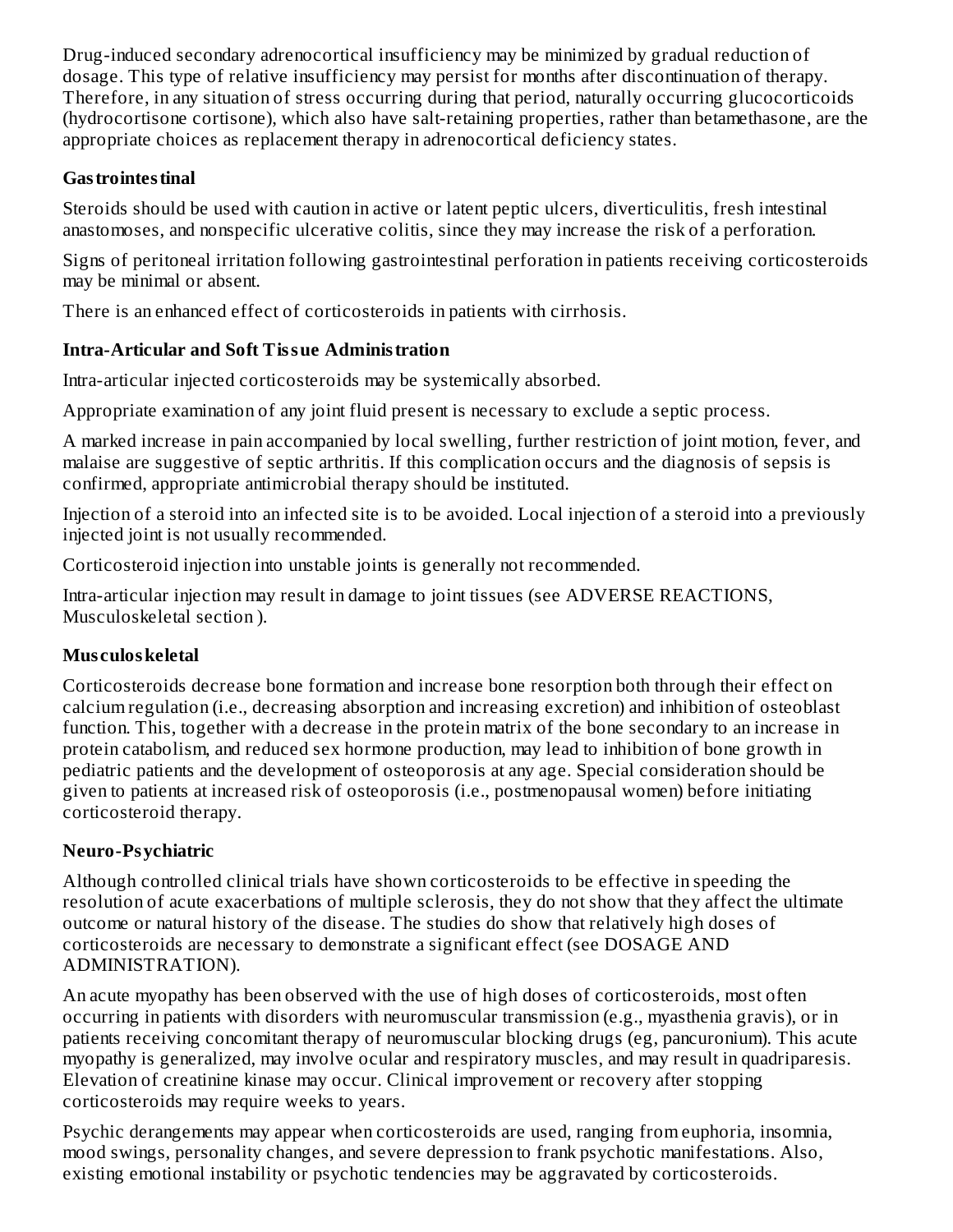## **Information for Patients**

Patients should be warned not to discontinue the use of corticosteroids abruptly or without medical supervision, to advise any medical attendants that they are taking corticosteroids and to seek medical advice at once should they develop fever or other signs of infection.

Persons who are on corticosteroids should be warned to avoid exposure to chickenpox or measles. Patients should also be advised that if they are exposed, medical advice should be sought without delay.

#### **Drug Interactions**

#### *Aminoglutethimide*

Aminoglutethimide may lead to a loss of corticosteroid-induced adrenal suppression.

#### *Amphotericin B Injection and Potassium-Depleting Agents*

When corticosteroids are administered concomitantly with potassium-depleting agents (ie, amphotericin B, diuretics), patients should be observed closely for development of hypokalemia. There have been cases reported in which concomitant use of amphotericin B and hydrocortisone was followed by cardiac enlargement and congestive heart failure.

#### *Antibiotics*

Macrolide antibiotics have been reported to cause a significant decrease in corticosteroid clearance.

#### *Anticholinesterases*

Concomitant use of anticholinesterase agents and corticosteroids may produce severe weakness in patients with myasthenia gravis. If possible, anticholinesterase agents should be withdrawn at least 24 hours before initiating corticosteroid therapy.

#### *Anticoagulants, Oral*

Coadministration of corticosteroids and warfarin usually results in inhibition of response to warfarin, although there have been some conflicting reports. Therefore, coagulation indices should be monitored frequently to maintain the desired anticoagulant effect.

#### *Antidiabetics*

Because corticosteroids may increase blood glucose concentrations, dosage adjustments of antidiabetic agents may be required.

#### *Antitubercular Drugs*

Serum concentrations of isoniazid may be decreased.

#### *Cholestyramine*

Cholestyramine may increase the clearance of corticosteroids.

#### *Cyclosporine*

Increased activity of both cyclosporine and corticosteroids may occur when the two are used concurrently. Convulsions have been reported with this concurrent use.

#### *Digitalis Glycosides*

Patients on digitalis glycosides may be at increased risk of arrhythmias due to hypokalemia.

#### *Estrogens, Including Oral Contraceptives*

Estrogens may decrease the hepatic metabolism of certain corticosteroids, thereby increasing their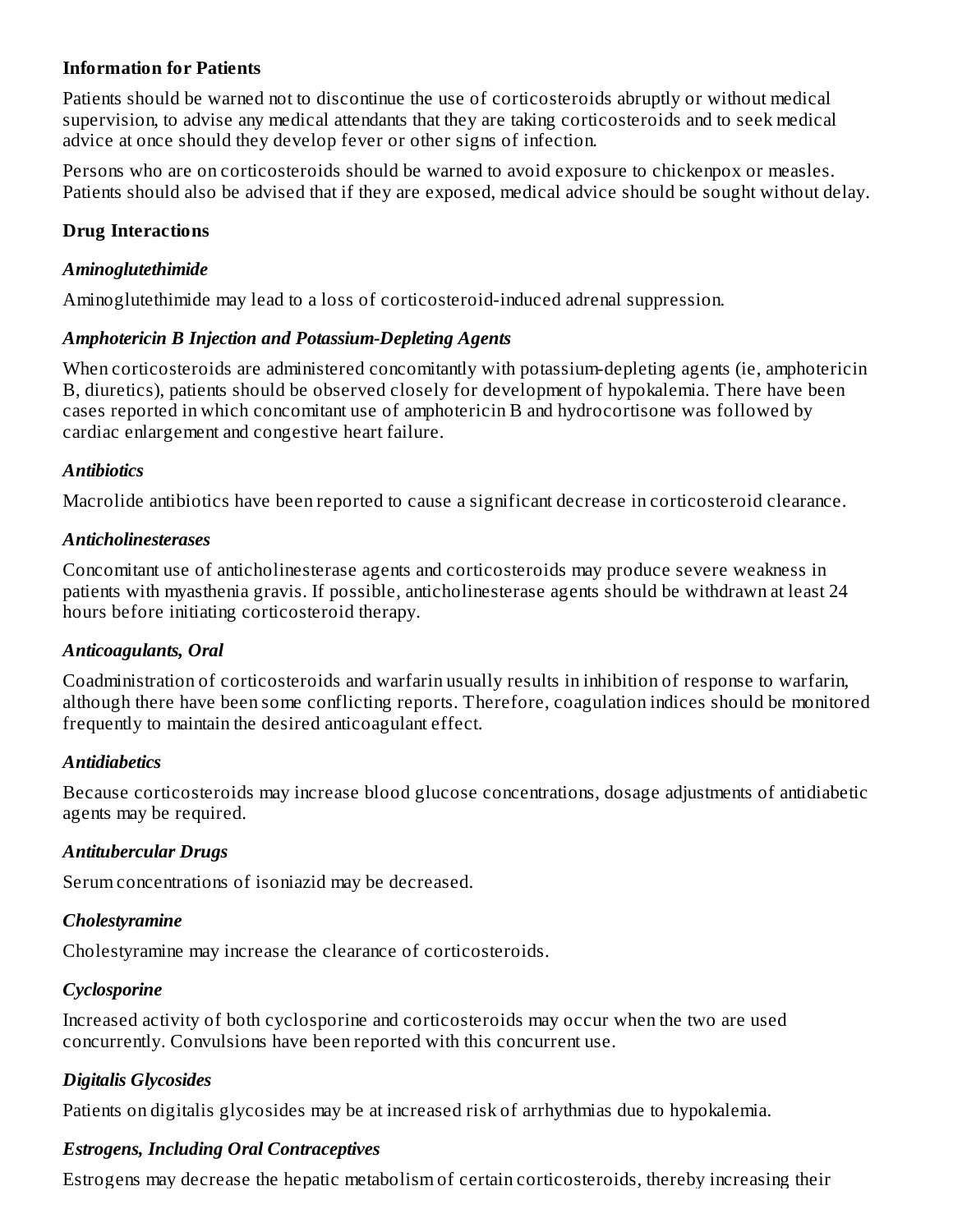#### Estrogens may decrease the hepatic metabolism of certain corticosteroids, thereby increasing their effect.

### *Hepatic Enzyme Inducers (e.g., barbiturates, phenytoin, carbamazepine, rifampin)*

Drugs which induce hepatic microsomal drug-metabolizing enzyme activity may enhance the metabolism of corticosteroids and require that the dosage of the corticosteroid be increased.

#### *Interactions with Strong CYP3A4 Inhibitors*

Corticosteroids (including betamethasone) are metabolized by CYP3A4.

Ketoconazole has been reported to decrease the metabolism of certain corticosteroids by up to 60%, leading to an increased risk of corticosteroid side effects.

Coadministration with other strong CYP3A4 inhibitors (e.g., itraconazole, clarithromycin, ritonavir, cobicistat-containing products) may lead to increased exposures of corticosteroids and therefore the potential for increased risk of systemic corticosteroid side effects.

Consider the benefit of coadministration versus the potential risk of systemic corticosteroid effects, in which case patients should be monitored for systemic corticosteroid side effects.

#### *Nonsteroidal Anti-inflammatory Agents (NSAIDS)*

Concomitant use of aspirin (or other nonsteroidal anti-inflammatory agents) and corticosteroids increases the risk of gastrointestinal side effects. Aspirin should be used cautiously in conjunction with corticosteroids in hypoprothrombinemia. The clearance of salicylates may be increased with concurrent use of corticosteroids.

#### *Skin Tests*

Corticosteroids may suppress reactions to skin tests.

#### *Vaccines*

Patients on prolonged corticosteroid therapy may exhibit a diminished response to toxoids and live or inactivated vaccines due to inhibition of antibody response. Corticosteroids may also potentiate the replication of some organisms contained in live attenuated vaccines. Route administration of vaccines or toxoids should be deferred until corticosteroid therapy is discontinued if possible (see WARNINGS, Infections, Vaccination section).

#### **Carcinogenesis, Mutagenesis, Impairment of Fertility**

No adequate studies have been conducted in animals to determine whether corticosteroids have a potential for carcinogenesis or mutagenesis.

Steroids may increase or decrease motility and number of spermatozoa in some patients.

#### **Pregnancy**

#### *Teratogenic Effects*

Corticosteroids have been shown to be teratogenic in many species when given in doses equivalent to the human dose. Animal studies in which corticosteroids have been given to pregnant mice, rats, and rabbits have yielded an increased incidence of cleft palate in the offspring. There are no adequate and well-controlled studies in pregnant women. Corticosteroids should be used during pregnancy only if the potential benefit justifies the potential risk to the fetus. Infants born to mothers who have received corticosteroids during pregnancy should be carefully observed for signs of hypoadrenalism.

# **Nursing Mothers**

Systemically administered corticosteroids appear in human milk and could suppress growth, interfere with endogenous corticosteroid production, or cause other untoward effects. Caution should be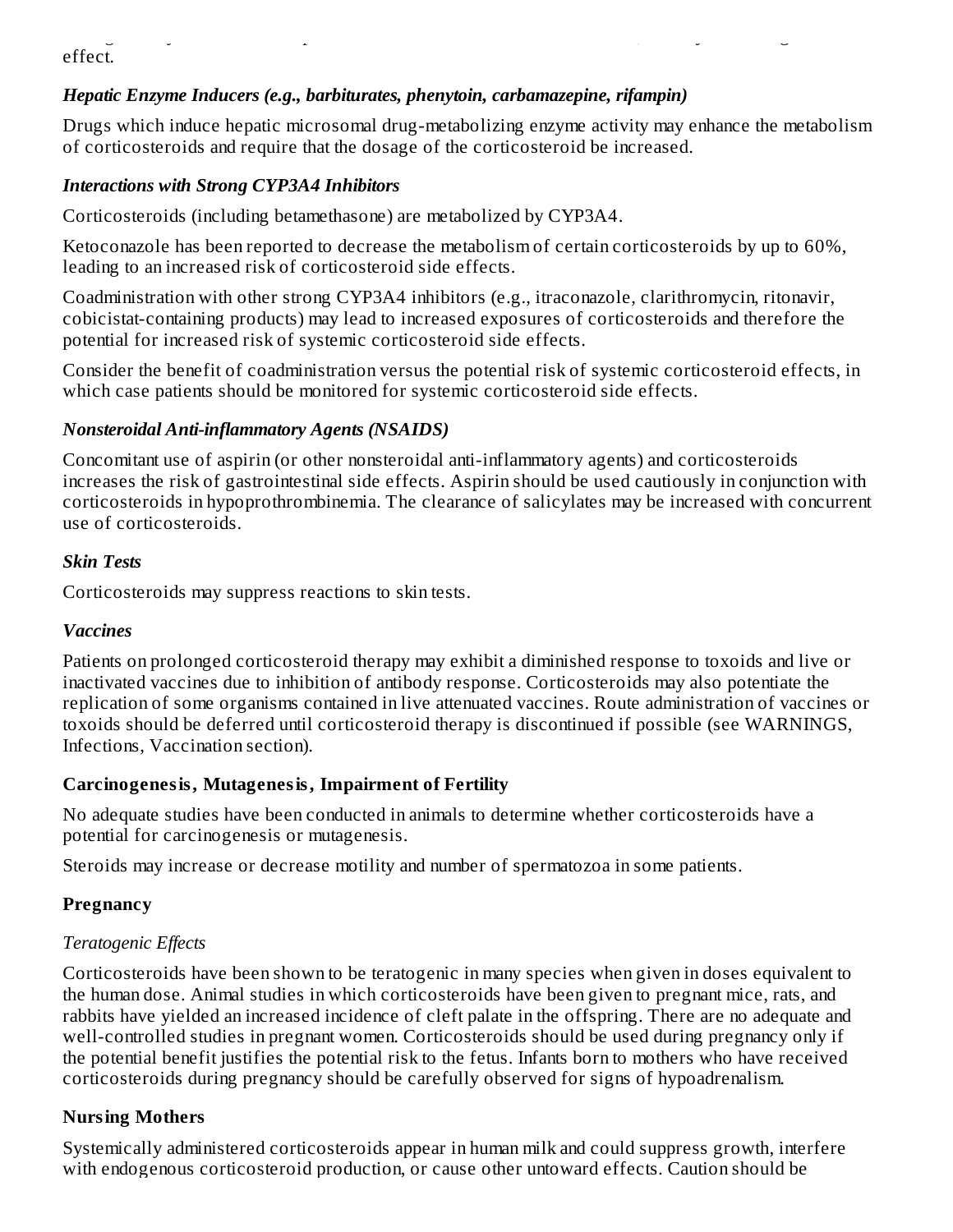exercised when corticosteroids are administered to a nursing woman.

# **Pediatric Us e**

The efficacy and safety of corticosteroids in the pediatric population are based on the well-established course of effect of corticosteroids, which is similar in pediatric and adult populations. Published studies provide evidence of efficacy and safety in pediatric patients for the treatment of nephrotic syndrome  $(> 2$  years of age), and aggressive lymphomas and leukemias  $(> 1$  month of age). Other indications for pediatric use of corticosteroids, e.g., severe asthma and wheezing, are based on adequate and well-controlled trials conducted in adults, on the premises that the course of the diseases and their pathophysiology are considered to be substantially similar in both populations.

The adverse effects of corticosteroids in pediatric patients are similar to those in adults (see ADVERSE REACTIONS). Like adults, pediatric patients should be carefully observed with frequent measurements of blood pressure, weight, height, intraocular pressure, and clinical evaluation for the presence of infection, psychosocial disturbances, thromboembolism, peptic ulcers, cataracts, and osteoporosis. Pediatric patients who are treated with corticosteroids by any route, including systemically administered corticosteroids, may experience a decrease in their growth velocity. This negative impact of corticosteroids on growth has been observed at low systemic doses and in the absence of laboratory evidence of HPA axis suppression (i.e., cosyntropin stimulation and basal cortisol plasma levels). Growth velocity may therefore be a more sensitive indicator of systemic corticosteroid exposure in pediatric patients than some commonly used tests of HPA axis function. The linear growth of pediatric patients treated with corticosteroids should be monitored, and the potential growth effects of prolonged treatment should be weighed against clinical benefits obtained and the availability of treatment alternatives. In order to minimize the potential growth effects of corticosteroids, pediatric patients should be titrated to the lowest effective dose.

# **Geriatric Us e**

No overall differences in safety or effectiveness were observed between elderly subjects and younger subjects, and other reported clinical experience has not identified differences in responses between the elderly and young patients, but greater sensitivity of some older individuals cannot be ruled out.

# **ADVERSE REACTIONS**

# **(listed alphabetically, under each subs ection)**

# **Allergic Reactions**

Anaphylactoid reaction, anaphylaxis, angioedema.

# **Cardiovas cular**

Bradycardia, cardiac arrest, cardiac arrhythmias, cardiac enlargement, circulatory collapse, congestive heart failure, fat embolism, hypertension, hypertrophic cardiomyopathy in premature infants, myocardial rupture following recent myocardial infarction (see WARNINGS), pulmonary edema, syncope, tachycardia, thromboembolism, thrombophlebitis, vasculitis.

# **Dermatologic**

Acne, allergic dermatitis, cutaneous and subcutaneous atrophy, dry scaly skin, ecchymoses and petechiae, edema, erythema, hyperpigmentation, hypopigmentation, impaired wound healing, increased sweating, rash, sterile abscess, striae, suppressed reactions to skin tests, thin fragile skin, thinning scalp hair, urticaria.

# **Endocrine**

Decreased carbohydrate and glucose tolerance, development of cushingoid state, glucosuria, hirsutism, hypertrichosis, increased requirements for insulin or oral hypoglycemic adrenocortical and pituitary unresponsiveness (particularly in times of stress, as in trauma, surgery, or illness), suppression of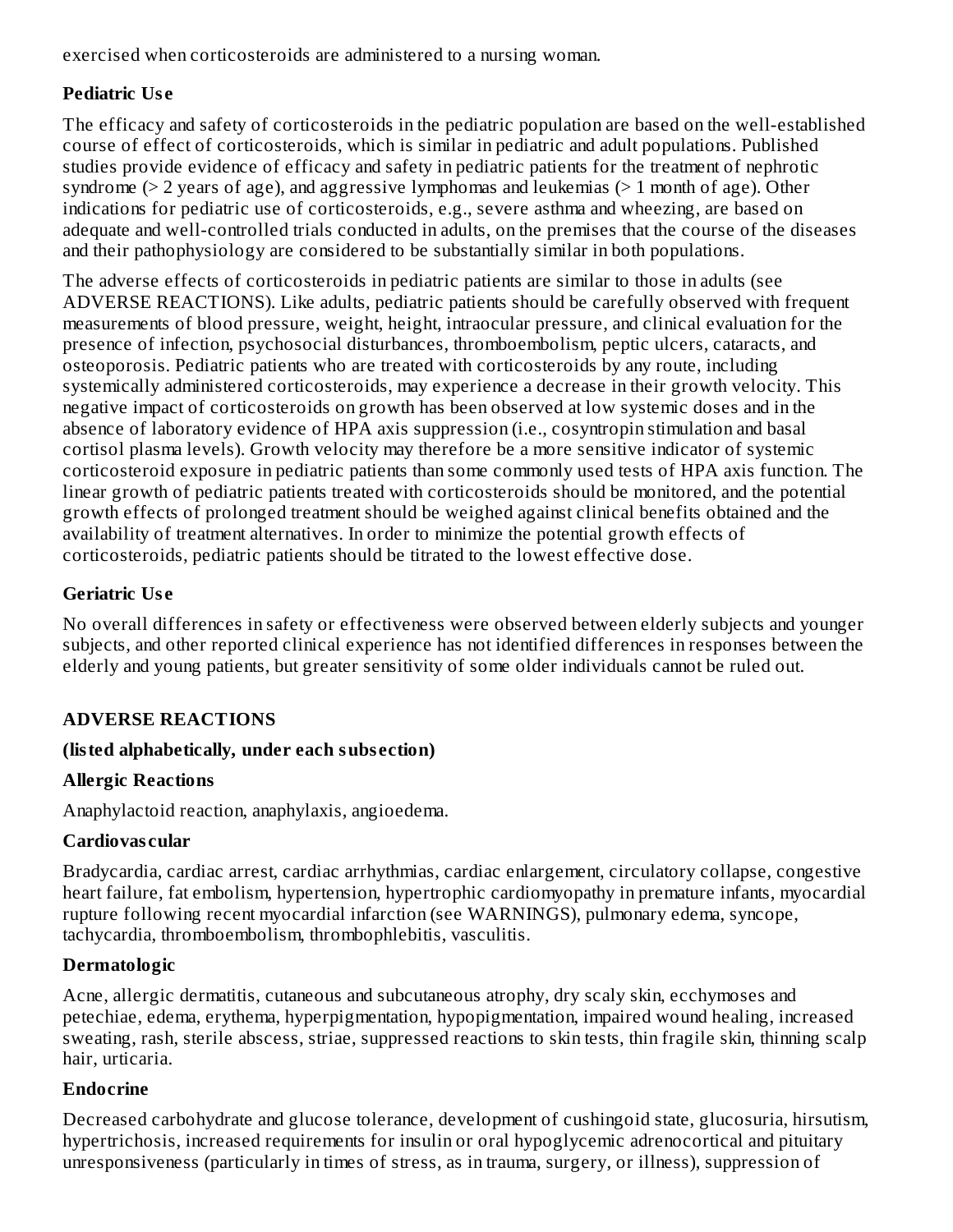growth in pediatric patients.

### **Fluid and Electrolyte Disturbances**

Congestive heart failure in susceptible patients, fluid retention, hypokalemic alkalosis, potassium loss, sodium retention.

#### **Gastrointestinal**

Abdominal distention, bowel/bladder dysfunction (after intrathecal administration), elevation in serum liver enzyme levels (usually reversible upon discontinuation), hepatomegaly, increased appetite, nausea, pancreatitis, peptic ulcer with possible perforation and hemorrhage, perforation of the small and large intestine (particularly in patients with inflammatory bowel disease), ulcerative esophagitis.

#### **Metabolic**

Negative nitrogen balance due to protein catabolism.

### **Mus culoskeletal**

Aseptic necrosis of femoral and humeral heads, calcinosis (following intra-articular or intralesional use), Charcot-like arthropathy, loss of muscle mass, muscle weakness, osteoporosis, pathologic fracture of long bones, postinjection flare (following intra-articular use), steroid myopathy, tendon rupture, vertebral compression fractures.

### **Neurologic/Psychiatric**

Convulsions, depression, emotional instability, euphoria, headache, increased intracranial pressure with papilledema (pseudotumor cerebri) usually following discontinuation of treatment, insomnia, mood swings, neuritis, neuropathy, paresthesia, personality changes, psychic disorders, vertigo. Arachnoiditis, meningitis, paraparesis/paraplegia, and sensory disturbances have occurred after intrathecal administration (see WARNINGS, Neurologic section).

## **Ophthalmic**

Exophthalmos, glaucoma, increased intraocular pressure, posterior subcapsular cataracts, rare instances of blindness associated with periocular injections, vision blurred.

#### **Other**

Abnormal fat deposits, decreased resistance to infection, hiccups, increased or decreased motility and number of spermatozoa, malaise, moon face, weight gain.

# **OVERDOSAGE**

Treatment of acute overdose is by supportive and symptomatic therapy. For chronic overdosage in the face of severe disease requiring continuous steroid therapy, the dosage of the corticosteroid may be reduced only temporarily, or alternate day treatment may be introduced.

# **DOSAGE AND ADMINISTRATION**

Benzyl alcohol as a preservative has been associated with a fatal "Gasping Syndrome" in premature infants and infants of low birth weight. Solutions used for further dilution of this product should be preservative-free when used in the neonate, especially the premature infant. The initial dosage of parenterally administered Betamethasone Sodium Phosphate and Betamethasone Acetate Injectable Suspension may vary from 0.25 to 9 mg per day depending on the specific disease entity being treated. However, in certain overwhelming, acute, life-threatening situations, administrations in dosages exceeding the usual dosages may be justified and may be in multiples of the oral dosages.

*It Should Be Emphasized That Dosage Requirements Are Variable and Must Be Individualized on the Basis of the Disease Under Treatment and the Response of the Patient.* After a favorable response is noted, the proper maintenance dosage should be determined by decreasing the initial drug dosage in small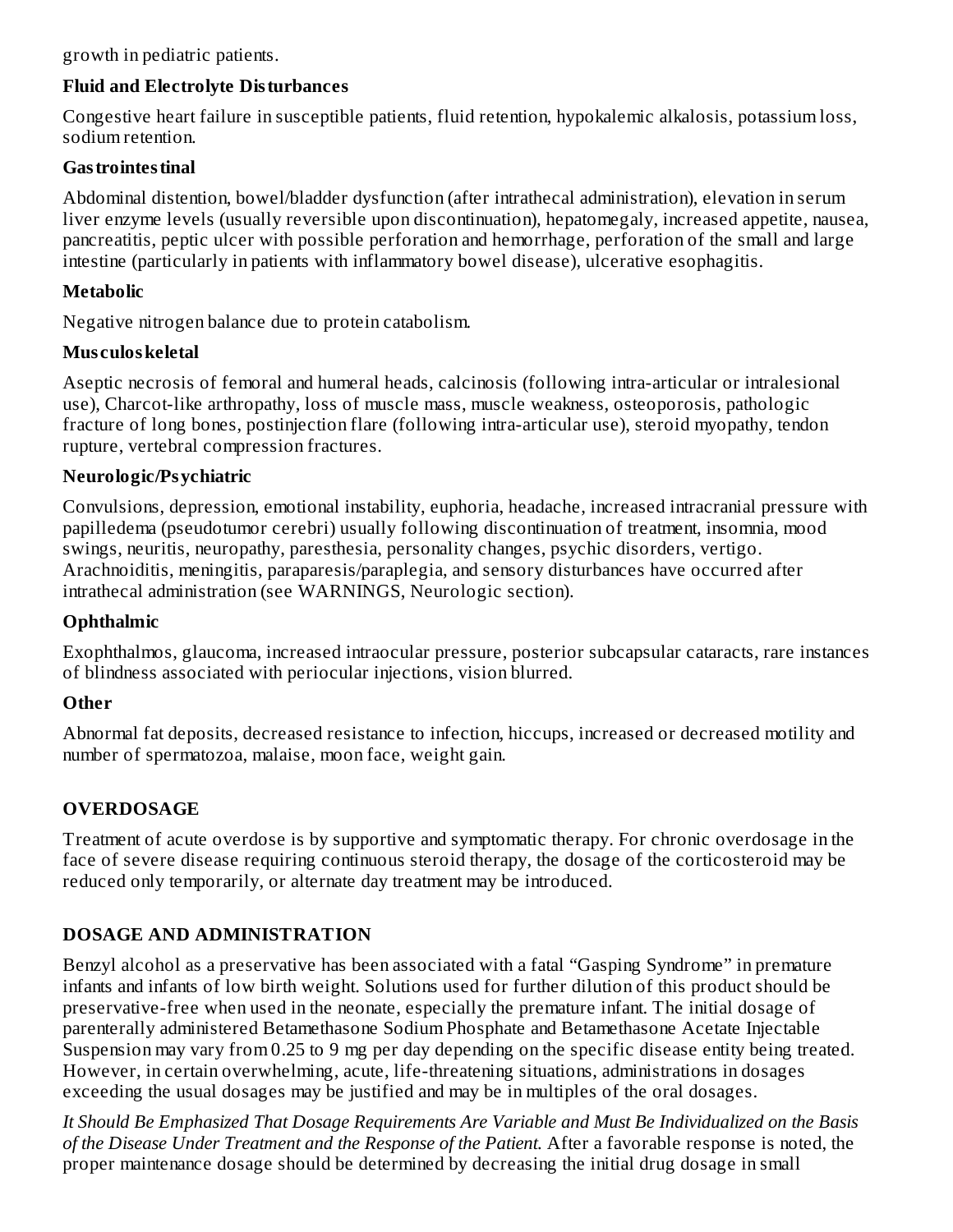decrements at appropriate time intervals until the lowest dosage which will maintain an adequate clinical response is reached. Situations which may make dosage adjustments necessary are changes in clinical status secondary to remissions or exacerbations in the disease process, the patient's individual drug responsiveness, and the effect of patient exposure to stressful situations not directly related to the disease entity under treatment. In this latter situation it may be necessary to increase the dosage of the corticosteroid for a period of time consistent with the patient's condition. If after long-term therapy the drug is to be stopped, it is recommended that it be withdrawn gradually rather than abruptly.

In the treatment of acute exacerbations of multiple sclerosis, daily doses of 30 mg of betamethasone for a week followed by 12 mg every other day for 1 month are recommended (see PRECAUTIONS, Neuro-psychiatric section).

In pediatric patients, the initial dose of betamethasone may vary depending on the specific disease entity being treated. The range of initial doses is 0.02 to 0.3 mg/kg/day in three or four divided doses (0.6 to 9 mg/m<sup>2</sup>bsa/day).

#### **For the purpos e of comparison, the following is the equivalent milligram dosage of the various glucocorticoids:**

| Cortisone, 25         | Triamcinolone, 4    |
|-----------------------|---------------------|
| Hydrocortisone, 20    | Paramethasone, 2    |
| Prednisolone, 5       | Betamethasone, 0.75 |
| Prednisone, 5         | Dexamethasone, 0.75 |
| Methylprednisolone, 4 |                     |

These dose relationships apply only to oral or intravenous administration of these compounds. When these substances or their derivatives are injected intramuscularly or into joint spaces, their relative properties may be greatly altered.

If coadministration of a local anesthetic is desired, Betamethasone Sodium Phosphate and Betamethasone Acetate Injectable Suspension may be mixed with 1% or 2% lidocaine hydrochloride, using the formulations which do not contain parabens. Similar local anesthetics may also be used. Diluents containing methylparaben, propylparaben, phenol, etc., should be avoided, since these compounds may cause flocculation of the steroid. The required dose of Betamethasone Sodium Phosphate and Betamethasone Acetate Injectable Suspension is first withdrawn from the vial into the syringe. The local anesthetic is then drawn in, and the syringe shaken briefly. **Do not inject local anesthetics into the vial of Betamethasone Sodium Phosphate and Betamethasone Acetate Injectable Suspension.**

#### **Bursitis, Tenosynovitis, Peritendinitis**

In acute subdeltoid, subacromial, olecranon, and prepatellar bursitis, one intrabursal injection of 1 mL Betamethasone Sodium Phosphate and Betamethasone Acetate Injectable Suspension can relieve pain and restore full range of movement. Several intrabursal injections of corticosteroids are usually required in recurrent acute bursitis and in acute exacerbations of chronic bursitis. Partial relief of pain and some increase in mobility can be expected in both conditions after one or two injections. Chronic bursitis may be treated with reduced dosage once the acute condition is controlled. In tenosynovitis and tendinitis, three or four local injections at intervals of 1 to 2 weeks between injections are given in most cases. Injections should be made into the affected tendon sheaths rather than into the tendons themselves. In ganglions of joint capsules and tendon sheaths, injection of 0.5 mL directly into the ganglion cysts has produced marked reduction in the size of the lesions.

#### **Rheumatoid Arthritis and Osteoarthritis**

Following intra-articular administration of 0.5 to 2 mL of Betamethasone Sodium Phosphate and Betamethasone Acetate Injectable Suspension, relief of pain, soreness, and stiffness may be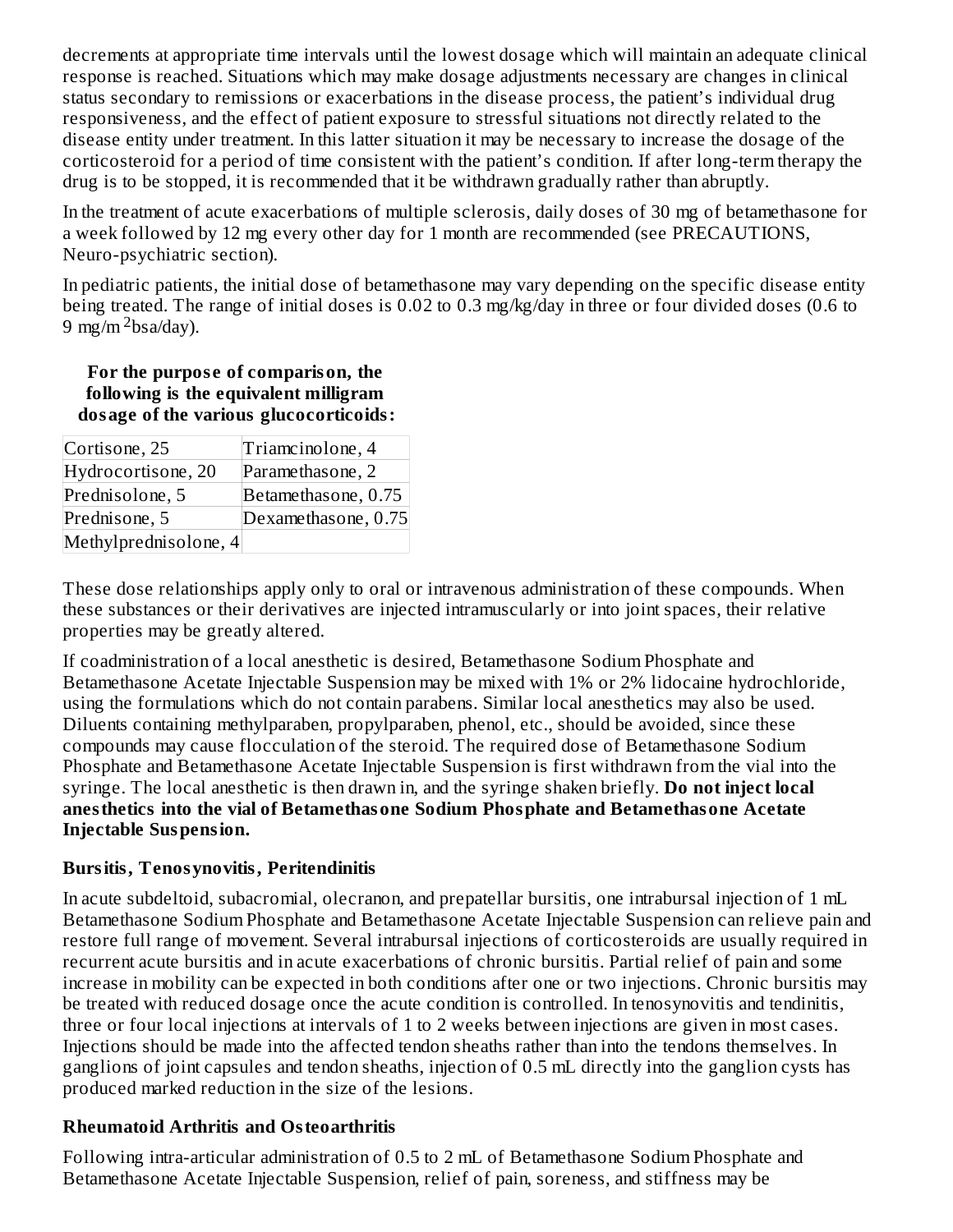experienced. Duration of relief varies widely in both diseases. Intra-articular Injection of Betamethasone Sodium Phosphate and Betamethasone Acetate Injectable Suspension is well tolerated in joints and periarticular tissues. There is virtually no pain on injection, and the "secondary flare" that sometimes occurs a few hours after intra-articular injection of corticosteroids has not been reported with Betamethasone Sodium Phosphate and Betamethasone Acetate Injectable Suspension. Using sterile technique, a 20- to 24-gauge needle on an empty syringe is inserted into the synovial cavity and a few drops of synovial fluid are withdrawn to confirm that the needle is in the joint. The aspirating syringe is replaced by a syringe containing Betamethasone Sodium Phosphate and Betamethasone Acetate Injectable Suspension and injection is then made into the joint.

| <b>Size of Joint</b>                                                          | Location                | Dose (mL)       |
|-------------------------------------------------------------------------------|-------------------------|-----------------|
| Very Large                                                                    | Hip                     | $1 - 2$         |
| Large                                                                         | Knee, ankle, shoulder 1 |                 |
| Medium                                                                        | Elbow, wrist            | $0.5 - 1$       |
| Small                                                                         |                         |                 |
| $\lim_{x\to a}$ (metacarpophalangeal, $\big $ Hand, chest<br>interphalangeal) |                         | $0.25$ to $0.5$ |
| (sternoclavicular)                                                            |                         |                 |

**Recommended Dos es for Intra-articular Injection**

A portion of the administered dose of Betamethasone Sodium Phosphate and Betamethasone Acetate Injectable Suspension is absorbed systemically following intra-articular injection. In patients being treated concomitantly with oral or parenteral corticosteroids, especially those receiving large doses, the systemic absorption of the drug should be considered in determining intra-articular dosage.

#### **Dermatologic Conditions**

In intralesional treatment, 0.2 mL/cm<sup>2</sup> of Betamethasone Sodium Phosphate and Betamethasone Acetate Injectable Suspension is injected intradermally (not subcutaneously) using a tuberculin syringe with a 25-gauge, 1/2-inch needle. Care should be taken to deposit a uniform depot of medication intradermally. A total of no more than 1 mL at weekly intervals is recommended.

#### **Disorders of the Foot**

A tuberculin syringe with a 25-gauge, 3/4-inch needle is suitable for most injections into the foot. The following doses are recommended at intervals of 3 days to a week.

| <b>Diagnosis</b>                      | <b>Betamethasone Sodium Phosphate and Betamethasone Acetate</b><br><b>Injectable Suspension</b><br>Dose (mL) |
|---------------------------------------|--------------------------------------------------------------------------------------------------------------|
| <b>Bursitis</b>                       | $0.25$ to $0.5$                                                                                              |
| under heloma durum or                 |                                                                                                              |
| heloma molle                          |                                                                                                              |
| under calcaneal spur                  | 0.5                                                                                                          |
| over hallux rigidus or digiti $ 0.5 $ |                                                                                                              |
| quinti                                |                                                                                                              |
| varus                                 |                                                                                                              |
| Tenosynovitis, periostitis of $ 0.5 $ |                                                                                                              |
| cuboid                                |                                                                                                              |
| Acute gouty arthritis                 | $0.5$ to $1$                                                                                                 |

#### **HOW SUPPLIED**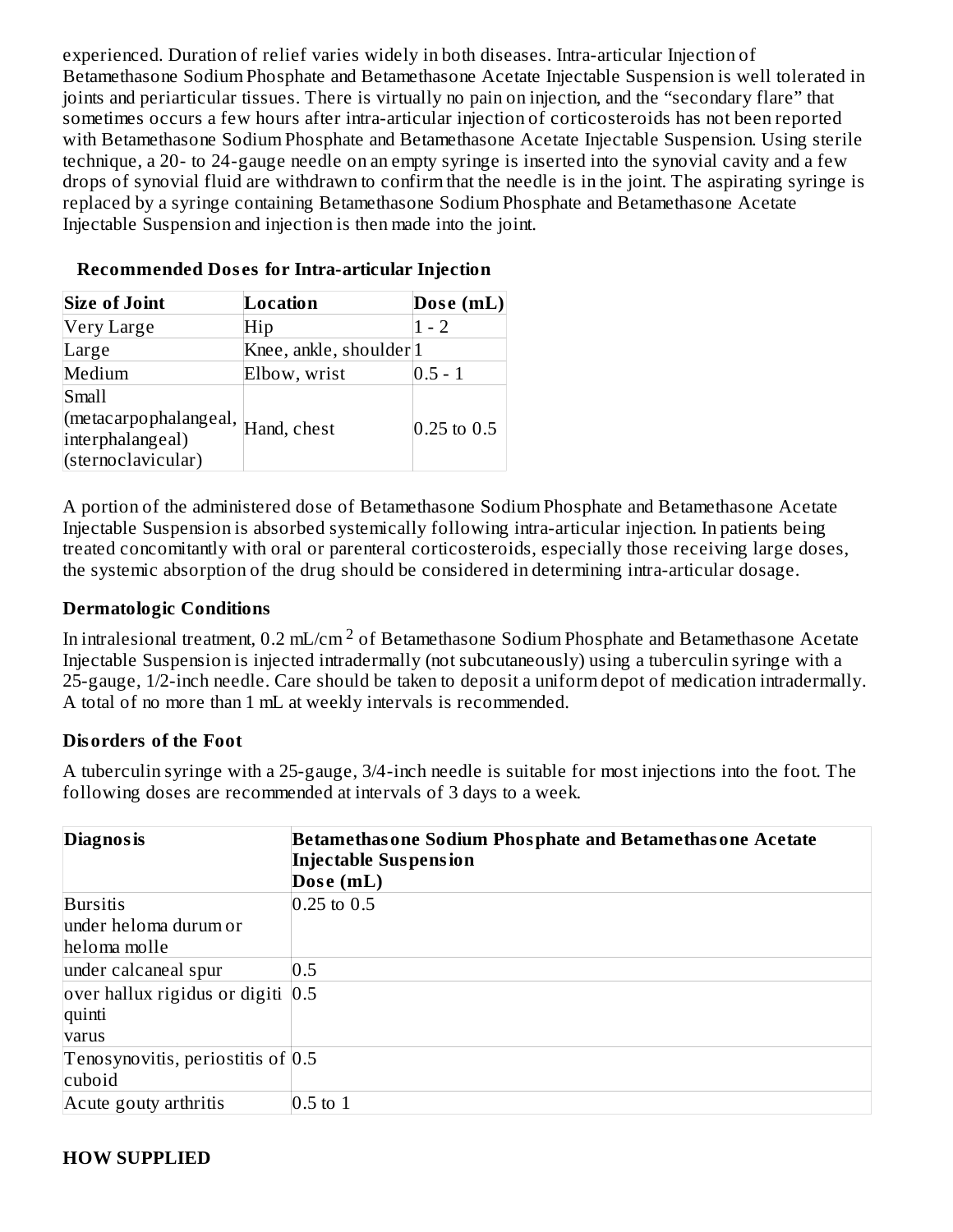#### NDC 0517-0720-01:

Betamethasone Sodium Phosphate and Betamethasone Acetate Injectable Suspension, 5 mL multiple dose vial; box of one. Inactive ingredients per mL: 7.1 mg dibasic sodium phosphate anhydrous; 3.4 mg monobasic sodium phosphate monohydrate; 0.1 mg edetate disodium; and 0.2 mg benzalkonium chloride as preservative.

### **SHAKE WELL BEFORE USING.**

Store at 20 $^{\circ}$  to 25 $^{\circ}$ C (68 $^{\circ}$  to 77 $^{\circ}$ F); excursions permitted to 15 $^{\circ}$  to 30 $^{\circ}$ C (59 $^{\circ}$  to 86 $^{\circ}$ F) [See USP **Controlled Room Temperature].**

**Protect from light.**

**Rx only**

**AMERICAN REGENT, INC. SHIRLEY, NY 11967**

Revised July 2018

# **Lidocaine HCl Injection, USP**

For Infiltration and Nerve Block Including Caudal and Epidural Use.

Preservative-Free

**Rx only**

# **DESCRIPTION**

Lidocaine hydrochloride injection, USP is sterile, nonpyrogenic, aqueous solution that contains a local anesthetic agent and is administered parenterally by injection. See **INDICATIONS AND USAGE** section for specific uses.

Lidocaine hydrochloride injection, USP contains lidocaine hydrochloride, which is chemically designated as acetamide, 2-(diethylamino)-N-(2,6-dimethylphenyl)-, monohydrochloride and has the molecular weight 270.8. Lidocaine hydrochloride (C  $_{14}$ H  $_{22}$ N  $_{2}$ O  $\cdot$  HCl) has the following structural formula:



Lidocaine hydrochloride injection, USP is a sterile, nonpyrogenic, isotonic solution containing sodium chloride. The pH of the solution is adjusted to approximately 6.5 (5.0 to 7.0) with sodium hydroxide and/or hydrochloric acid.

# **CLINICAL PHARMACOLOGY**

# *Mechanism of Action*

Lidocaine hydrochloride stabilizes the neuronal membrane by inhibiting the ionic fluxes required for the initiation and conduction of impulses thereby effecting local anesthetic action.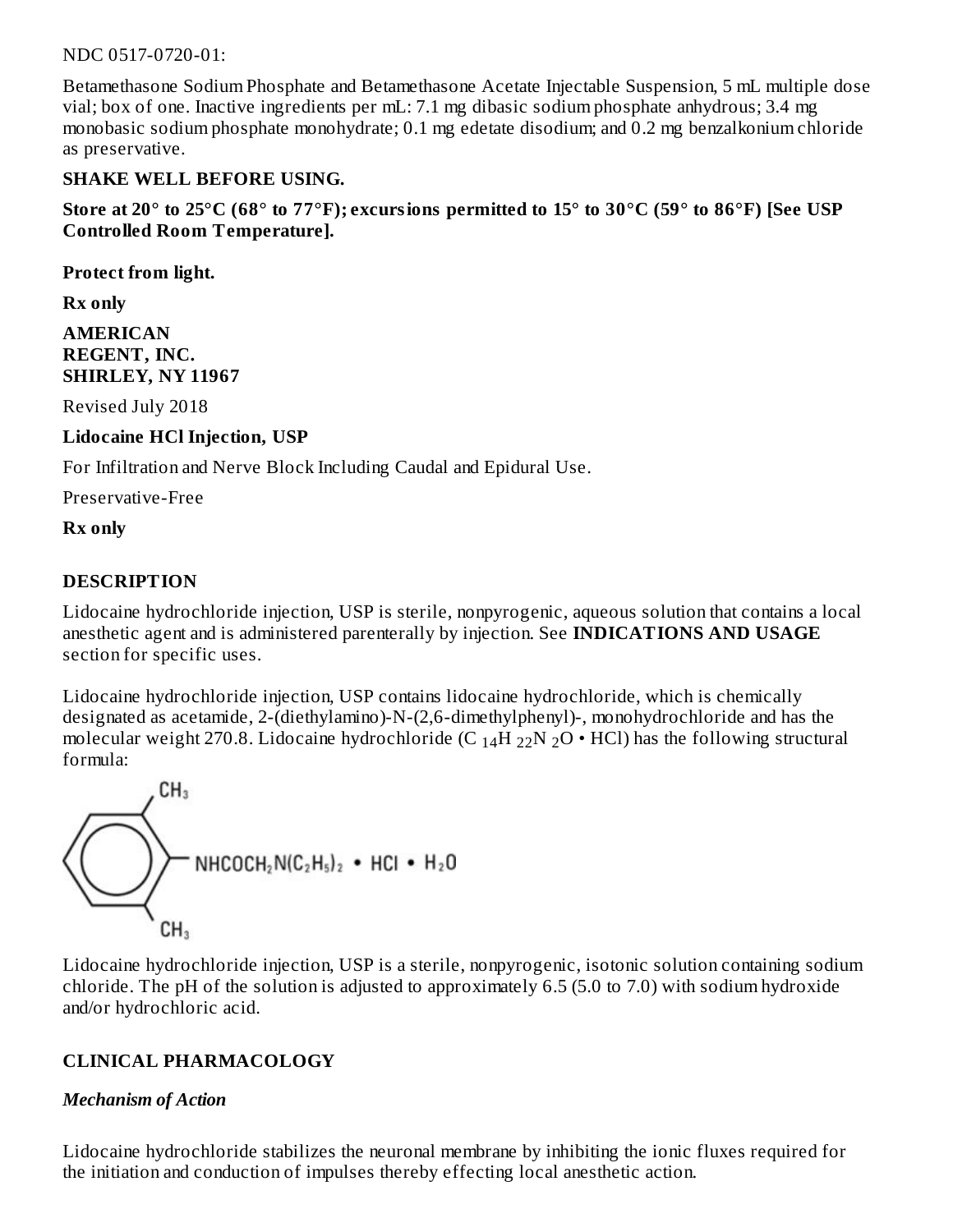#### *Hemodynamics*

Excessive blood levels may cause changes in cardiac output, total peripheral resistance, and mean arterial pressure. With central neural blockade these changes may be attributable to block of autonomic fibers, a direct depressant effect of the local anesthetic agent on various components of the cardiovascular system, and/or the beta-adrenergic receptor stimulating action of epinephrine when present. The net effect is normally a modest hypotension when the recommended dosages are not exceeded.

#### *Pharmacokinetics and Metabolism*

Information derived from diverse formulations, concentrations and usages reveals that lidocaine hydrochloride is completely absorbed following parenteral administration, its rate of absorption depending, for example, upon various factors such as the site of administration and the presence or absence of a vasoconstrictor agent. Except for intravascular administration, the highest blood levels are obtained following intercostal nerve block and the lowest after subcutaneous administration.

The plasma binding of lidocaine hydrochloride is dependent on drug concentration, and the fraction bound decreases with increasing concentration. At concentrations of 1 to 4 mcg of free base per mL 60 to 80 percent of lidocaine hydrochloride is protein bound. Binding is also dependent on the plasma concentration of the alpha-1-acid glycoprotein.

Lidocaine hydrochloride crosses the blood-brain and placental barriers, presumably by passive diffusion.

Lidocaine hydrochloride is metabolized rapidly by the liver, and metabolites and unchanged drug are excreted by the kidneys. Biotransformation includes oxidative N-dealkylation, ring hydroxylation, cleavage of the amide linkage, and conjugation. N-dealkylation, a major pathway of biotransformation, yields the metabolites monoethylglycinexylidide and glycinexylidide. The pharmacological/toxicological actions of these metabolites are similar to, but less potent than, those of lidocaine hydrochloride. Approximately 90% of lidocaine hydrochloride administered is excreted in the form of various metabolites, and less than 10% is excreted unchanged. The primary metabolite in urine is a conjugate of 4-hydroxy-2,6-dimethylaniline.

The elimination half-life of lidocaine hydrochloride following an intravenous bolus injection is typically 1.5 to 2 hours. Because of the rapid rate at which lidocaine hydrochloride is metabolized, any condition that affects liver function may alter lidocaine hydrochloride kinetics. The half-life may be prolonged two-fold or more in patients with liver dysfunction. Renal dysfunction does not affect lidocaine hydrochloride kinetics but may increase the accumulation of metabolites.

Factors such as acidosis and the use of CNS stimulants and depressants affect the CNS levels of lidocaine hydrochloride required to produce overt systemic effects. Objective adverse manifestations become increasingly apparent with increasing venous plasma levels above 6 mcg free base per mL. In the rhesus monkey arterial blood levels of 18 to 21 mcg/mL have been shown to be threshold for convulsive activity.

# **INDICATIONS AND USAGE**

Lidocaine hydrochloride injection is indicated for production of local or regional anesthesia by infiltration techniques such as percutaneous injection and intravenous regional anesthesia by peripheral nerve block techniques such as brachial plexus and intercostal and by central neural techniques such as lumbar and caudal epidural blocks, when the accepted procedures for these techniques as described in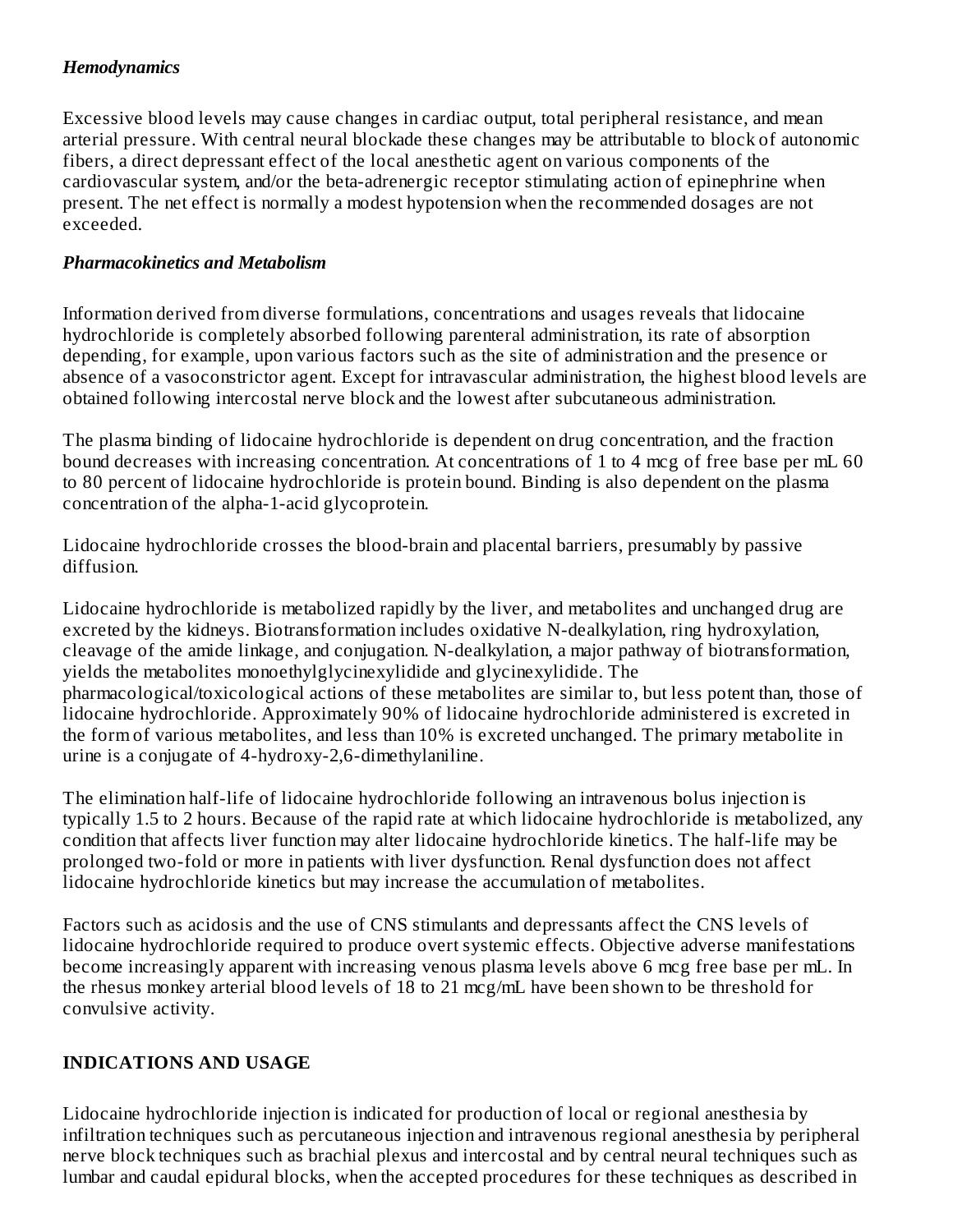# **CONTRAINDICATIONS**

Lidocaine hydrochloride is contraindicated in patients with a known history of hypersensitivity to local anesthetics of the amide type.

# **WARNINGS**

LIDOCAINE HYDROCHLORIDE INJECTION FOR INFILTRATION AND NERVE BLOCK SHOULD BE EMPLOYED ONLY BY CLINICIANS WHO ARE WELL VERSED IN DIAGNOSIS AND MANAGEMENT OF DOSE-RELATED TOXICITY AND OTHER ACUTE EMERGENCIES THAT MIGHT ARISE FROM THE BLOCK TO BE EMPLOYED AND THEN ONLY AFTER ENSURING THE *IMMEDIATE* AVAILABILITY OF OXYGEN, OTHER RESUSCITATIVE DRUGS, CARDIOPULMONARY EQUIPMENT AND THE PERSONNEL NEEDED FOR PROPER MANAGEMENT OF TOXIC REACTIONS AND RELATED EMERGENCIES (see also **ADVERSE REACTIONS**and **PRECAUTIONS**). DELAY IN PROPER MANAGEMENT OF DOSE-RELATED TOXICITY, UNDERVENTILATION FROM ANY CAUSE AND/OR ALTERED SENSITIVITY MAY LEAD TO THE DEVELOPMENT OF ACIDOSIS, CARDIAC ARREST AND, POSSIBLY, DEATH.

# *Methemoglobinemia*

Cases of methemoglobinemia have been reported in association with local anesthetic use. Although all patients are at risk for methemoglobinemia, patients with glucose-6-phosphate dehydrogenase deficiency, congenital or idiopathic methemoglobinemia, cardiac or pulmonary compromise, infants under 6 months of age, and concurrent exposure to oxidizing agents or their metabolites are more susceptible to developing clinical manifestations of the condition. If local anesthetics must be used in these patients, close monitoring for symptoms and signs of methemoglobinemia is recommended.

Signs of methemoglobinemia may occur immediately or may be delayed some hours after exposure, and are characterized by a cyanotic skin discoloration and/or abnormal coloration of the blood. Methemoglobin levels may continue to rise; therefore, immediate treatment is required to avert more serious central nervous system and cardiovascular adverse effects, including seizures, coma, arrhythmias, and death. Discontinue lidocaine hydrochloride and any other oxidizing agents. Depending on the severity of the signs and symptoms, patients may respond to supportive care, i.e., oxygen therapy, hydration. A more severe clinical presentation may require treatment with methylene blue, exchange transfusion, or hyperbaric oxygen.

Intra-articular infusions of local anesthetics following arthroscopic and other surgical procedures is an unapproved use, and there have been post-marketing reports of chondrolysis in patients receiving such infusions. The majority of reported cases of chondrolysis have involved the shoulder joint; cases of gleno-humeral chondrolysis have been described in pediatric and adult patients following intra-articular infusions of local anesthetics with and without epinephrine for periods of 48 to 72 hours. There is insufficient information to determine whether shorter infusion periods are not associated with these findings. The time of onset of symptoms, such as joint pain, stiffness and loss of motion can be variable, but may begin as early as the 2  $<sup>nd</sup>$  month after surgery. Currently, there is no effective treatment for</sup> chondrolysis; patients who experienced chondrolysis have required additional diagnostic and therapeutic procedures and some required arthroplasty or shoulder replacement.

To avoid intravascular injection, aspiration should be performed before the local anesthetic solution is injected. The needle must be repositioned until no return of blood can be elicited by aspiration. Note,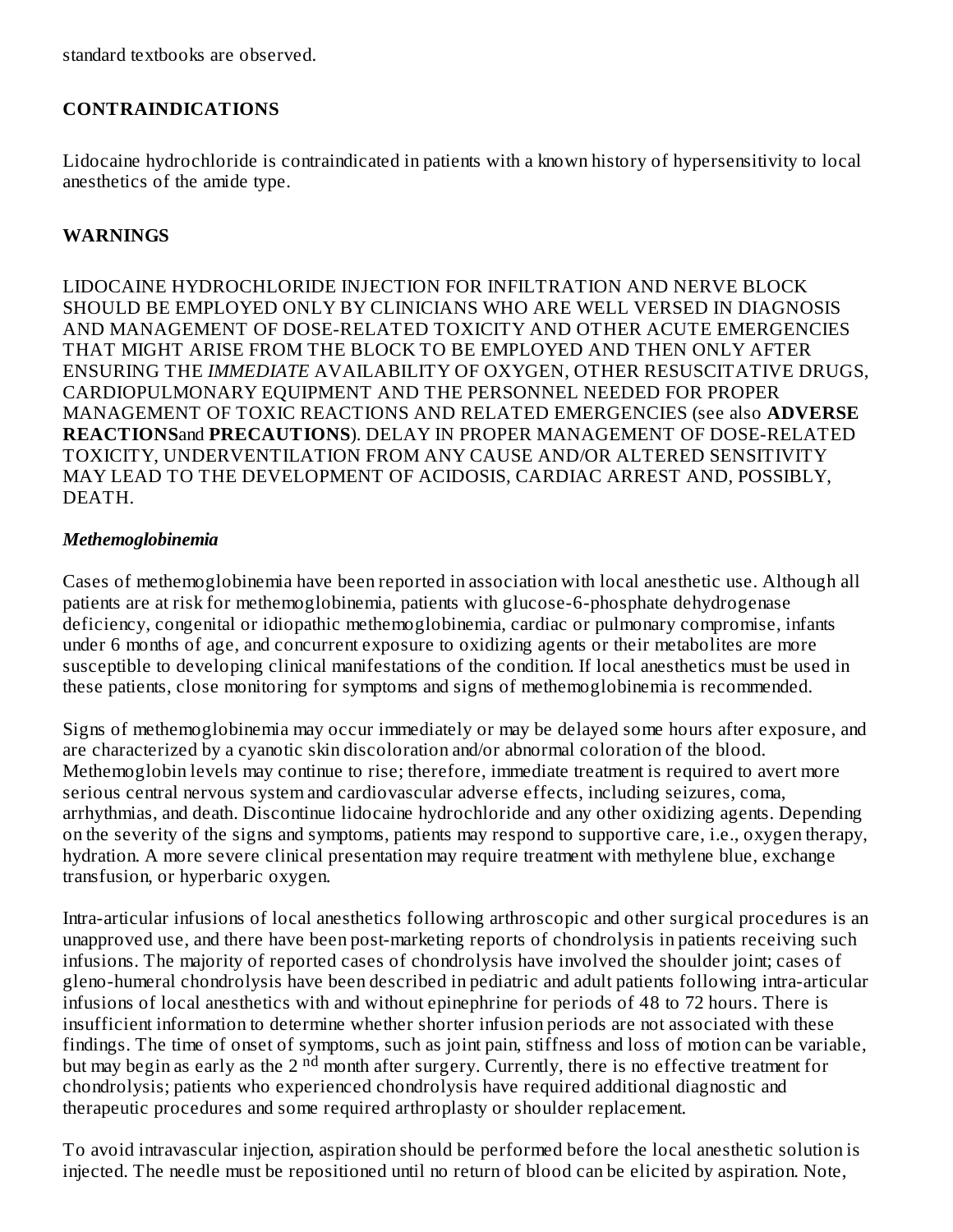however, that the absence of blood in the syringe does not guarantee that intravascular injection has been avoided.

Anaphylactic reactions may occur following administration of lidocaine hydrochloride (see **ADVERSE REACTIONS**).

In the case of severe reaction, discontinue the use of the drug.

# **PRECAUTIONS**

#### *General*

The safety and effectiveness of lidocaine hydrochloride depend on proper dosage, correct technique, adequate precautions, and readiness for emergencies. Standard textbooks should be consulted for specific techniques and precautions for various regional anesthetic procedures.

Resuscitative equipment, oxygen, and other resuscitative drugs should be available for immediate use (see **WARNINGS**and **ADVERSE REACTIONS**). The lowest dosage that results in effective anesthesia should be used to avoid high plasma levels and serious adverse effects. Syringe aspirations should also be performed before and during each supplemental injection when using indwelling catheter techniques. During the administration of epidural anesthesia, it is recommended that a test dose be administered initially and that the patient be monitored for central nervous system toxicity and cardiovascular toxicity, as well as for signs of unintended intrathecal administration, before proceeding. When clinical conditions permit, consideration should be given to employing local anesthetic solutions that contain epinephrine for the test dose because circulatory changes compatible with epinephrine may also serve as a warning sign of unintended intravascular injection. An intravascular injection is still possible even if aspirations for blood are negative. Repeated doses of lidocaine hydrochloride may cause significant increases in blood levels with each repeated dose because of slow accumulation of the drug or its metabolites. Tolerance to elevated blood levels varies with the status of the patient. Debilitated, elderly patients, acutely ill patients, and children should be given reduced doses commensurate with their age and physical condition. Lidocaine hydrochloride should also be used with caution in patients with severe shock or heart block.

Lumbar and caudal epidural anesthesia should be used with extreme caution in persons with the following conditions: existing neurological disease, spinal deformities, septicemia, and severe hypertension.

Local anesthetic solutions containing a vasoconstrictor should be used cautiously and in carefully circumscribed quantities in areas of the body supplied by end arteries or having otherwise compromised blood supply. Patients with peripheral vascular disease and those with hypertensive vascular disease may exhibit exaggerated vasoconstrictor response. Ischemic injury or necrosis may result. Preparations containing a vasoconstrictor should be used with caution in patients during or following the administration of potent general anesthetic agents, since cardiac arrhythmias may occur under such conditions.

Careful and constant monitoring of cardiovascular and respiratory (adequacy of ventilation) vital signs and the patient's state of consciousness should be accomplished after each local anesthetic injection. It should be kept in mind at such times that restlessness, anxiety, tinnitus, dizziness, blurred vision, tremors, depression or drowsiness may be early warning signs of central nervous system toxicity.

Since amide-type local anesthetics are metabolized by the liver, lidocaine hydrochloride injection should be used with caution in patients with hepatic disease. Patients with severe hepatic disease, because of their inability to metabolize local anesthetics normally, are at greater risk of developing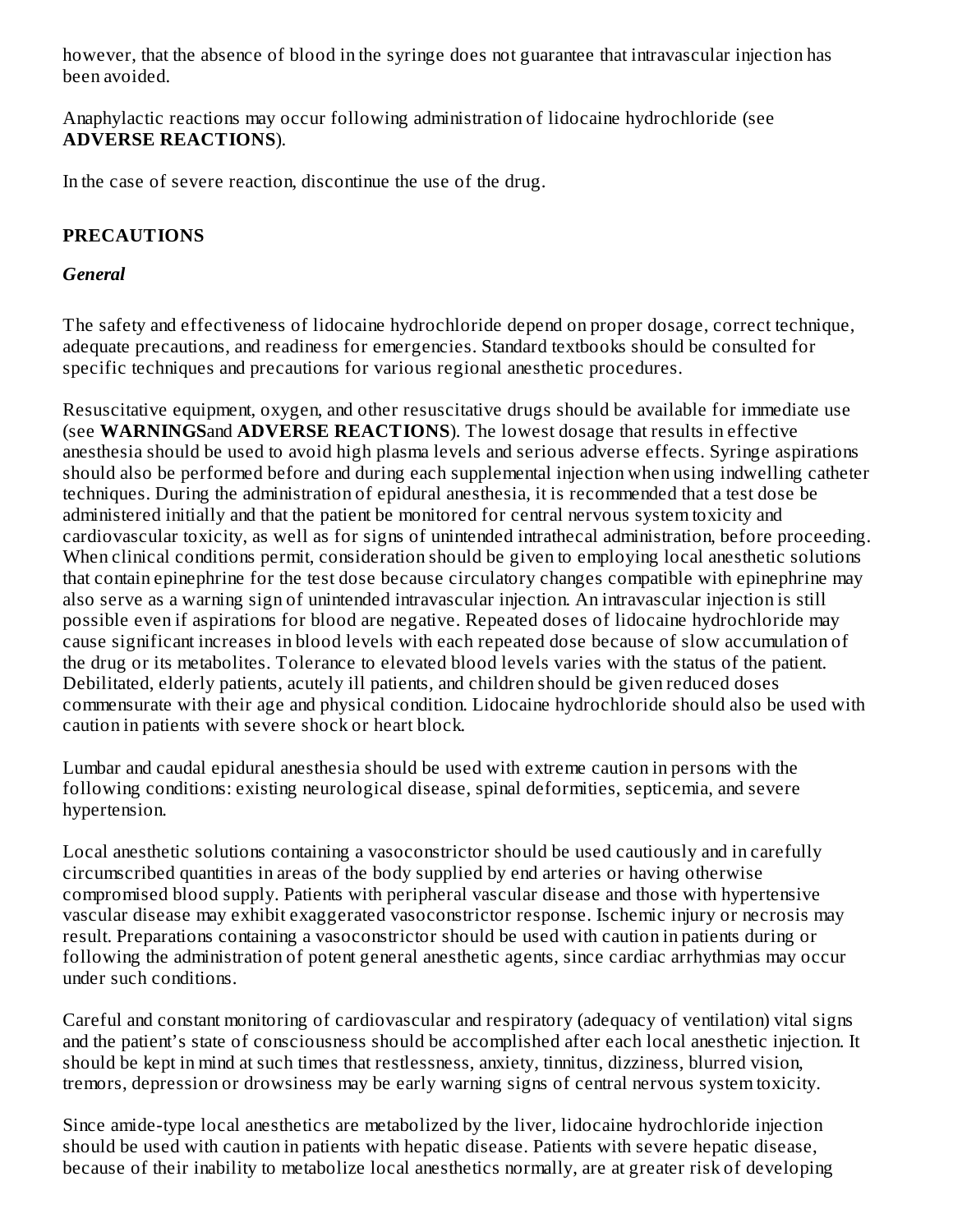toxic plasma concentrations. Lidocaine hydrochloride injection should also be used with caution in patients with impaired cardiovascular function since they may be less able to compensate for functional changes associated with the prolongation of A-V conduction produced by these drugs.

Many drugs used during the conduct of anesthesia are considered potential triggering agents for familial malignant hyperthermia. Since it is not known whether amide-type local anesthetics may trigger this reaction and since the need for supplemental general anesthesia cannot be predicted in advance, it is suggested that a standard protocol for the management of malignant hyperthermia should be available. Early unexplained signs of tachycardia, tachypnea, labile blood pressure and metabolic acidosis may precede temperature elevation. Successful outcome is dependent on early diagnosis, prompt discontinuance of the suspect triggering agent(s) and institution of treatment, including oxygen therapy, indicated supportive measures and dantrolene (consult dantrolene sodium intravenous package insert before using).

Proper tourniquet technique, as described in publications and standard textbooks, is essential in the performance of intravenous regional anesthesia. Solutions containing epinephrine or other vasoconstrictors should not be used for this technique.

Lidocaine hydrochloride should be used with caution in persons with known drug sensitivities. Patients allergic to para-aminobenzoic acid derivatives (procaine, tetracaine, benzocaine, etc.) have not shown cross-sensitivity to lidocaine hydrochloride.

### *Use in the Head and Neck Area*

Small doses of local anesthetics injected into the head and neck area, including retrobulbar, dental and stellate ganglion blocks, may produce adverse reactions similar to systemic toxicity seen with unintentional intravascular injections of larger doses. Confusion, convulsions, respiratory depression and/or respiratory arrest, and cardiovascular stimulation or depression have been reported. These reactions may be due to intra-arterial injection of the local anesthetic with retrograde flow to the cerebral circulation. Patients receiving these blocks should have their circulation and respiration monitored and be constantly observed. Resuscitative equipment and personnel for treating adverse reactions should be immediately available. Dosage recommendations should not be exceeded (see **DOSAGE AND ADMINISTRATION**).

#### *Information for Patients*

When appropriate, patients should be informed in advance that they may experience temporary loss of sensation and motor activity, usually in the lower half of the body, following proper administration of epidural anesthesia.

Inform patients that use of local anesthetics may cause methemoglobinemia, a serious condition that must be treated promptly. Advise patients or caregivers to seek immediate medical attention if they or someone in their care experience the following signs or symptoms: pale, gray, or blue colored skin (cyanosis); headache; rapid heart rate; shortness of breath; lightheadedness; or fatigue.

# *Clinically Significant Drug Interactions*

The administration of local anesthetic solutions containing epinephrine or norepinephrine to patients receiving monoamine oxidase inhibitors or tricyclic antidepressants may produce severe, prolonged hypertension.

Phenothiazines and butyrophenones may reduce or reverse the pressor effect of epinephrine.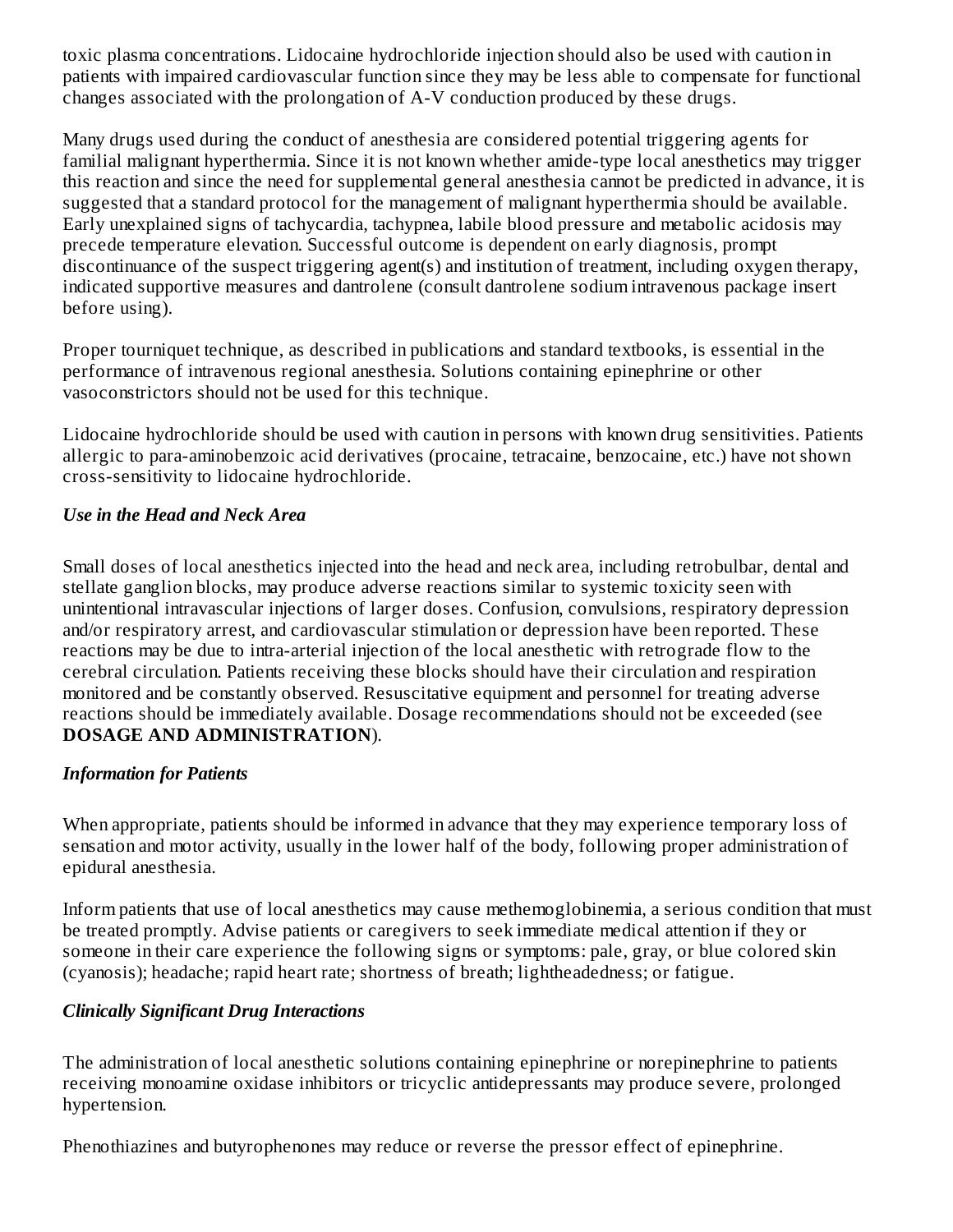Concurrent use of these agents should generally be avoided. In situations when concurrent therapy is necessary, careful patient monitoring is essential.

Concurrent administration of vasopressor drugs (for the treatment of hypotension related to obstetric blocks) and ergot-type oxytocic drugs may cause severe, persistent hypertension or cerebrovascular accidents.

#### *Drug/Laboratory Test Interactions*

The intramuscular injection of lidocaine hydrochloride may result in an increase in creatine phosphokinase levels. Thus, the use of this enzyme determination, without isoenzyme separation, as a diagnostic test for the presence of acute myocardial infarction may be compromised by the intramuscular injection of lidocaine hydrochloride.

Patients who are administered local anesthetics are at increased risk of developing methemoglobinemia when concurrently exposed to the following drugs, which could include other local anesthetics:

| <b>Class</b>                                                  | <b>Examples</b>                                                 |  |
|---------------------------------------------------------------|-----------------------------------------------------------------|--|
| Nitrates/Nitrites                                             | nitric oxide, nitroglycerin, nitroprusside, nitrous oxide       |  |
| Local anesthetics                                             | articaine, benzocaine, bupivacaine, lidocaine, mepivacaine,     |  |
|                                                               | prilocaine, procaine, ropivacaine, tetracaine                   |  |
|                                                               | cyclophosphamide, flutamide, hydroxyurea, ifosfamide,           |  |
| Antineoplastic agents                                         | rasburicase                                                     |  |
| Antibiotics                                                   | dapsone, nitrofurantoin, para-aminosalicylic acid, sulfonamides |  |
| Antimalarials                                                 | chloroquine, primaquine                                         |  |
| Phenobarbital, phenytoin, sodium valproate<br>Anticonvulsants |                                                                 |  |
| Other drugs                                                   | acetaminophen, metoclopramide, quinine, sulfasalazine           |  |

#### **Examples of Drugs Associated with Methemoglobinemia:**

# *Carcinogenesis, Mutagenesis, Impairment of Fertility*

Studies of lidocaine hydrochloride in animals to evaluate the carcinogenic and mutagenic potential or the effect on fertility have not been conducted.

# **Pregnancy**

# Teratogenic Effects

Reproduction studies have been performed in rats at doses up to 6.6 times the human dose and have revealed no evidence of harm to the fetus caused by lidocaine hydrochloride. There are, however, no adequate and well-controlled studies in pregnant women. Animal reproduction studies are not always predictive of human response. General consideration should be given to this fact before administering lidocaine hydrochloride to women of childbearing potential, especially during early pregnancy when maximum organogenesis takes place.

# *Labor and Delivery*

Local anesthetics rapidly cross the placenta and when used for epidural, paracervical, pudendal or caudal block anesthesia, can cause varying degrees of maternal, fetal and neonatal toxicity (see **CLINICAL PHARMACOLOGY,** *Pharmacokinetics and Metabolism*). The potential for toxicity depends upon the procedure performed, the type and amount of drug used, and the technique of drug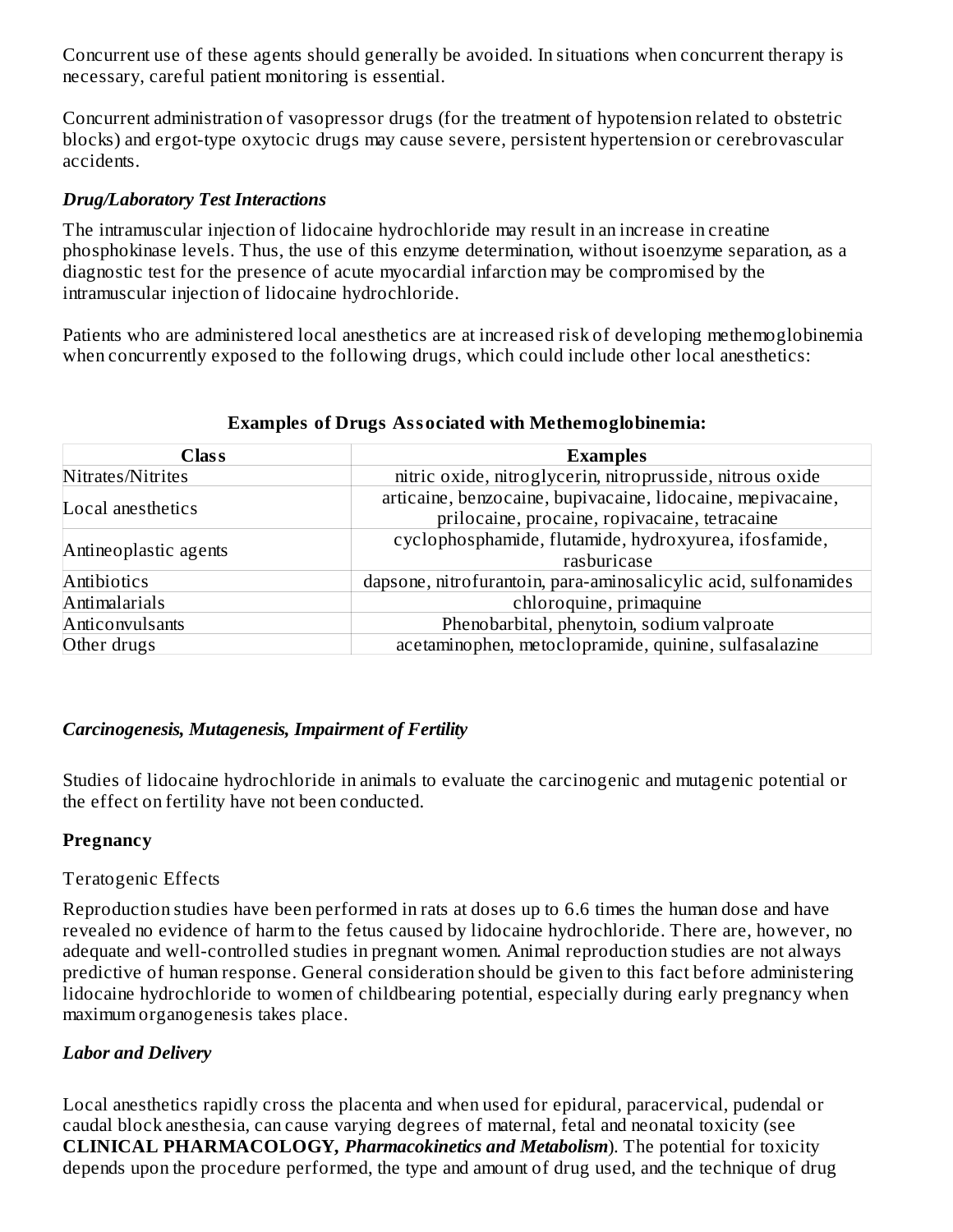administration. Adverse reactions in the parturient, fetus and neonate involve alterations of the central nervous system, peripheral vascular tone and cardiac function.

Maternal hypotension has resulted from regional anesthesia. Local anesthetics produce vasodilation by blocking sympathetic nerves. Elevating the patient's legs and positioning her on her left side will help prevent decreases in blood pressure.

The fetal heart rate also should be monitored continuously, and electronic fetal monitoring is highly advisable.

Epidural, spinal, paracervical, or pudendal anesthesia may alter the forces of parturition through changes in uterine contractility or maternal expulsive efforts. In one study, paracervical block anesthesia was associated with a decrease in the mean duration of first stage labor and facilitation of cervical dilation. However, spinal and epidural anesthesia have also been reported to prolong the second stage of labor by removing the parturient's reflex urge to bear down or by interfering with motor function. The use of obstetrical anesthesia may increase the need for forceps assistance.

The use of some local anesthetic drug products during labor and delivery may be followed by diminished muscle strength and tone for the first day or two of life. The long-term significance of these observations is unknown. Fetal bradycardia may occur in 20 to 30 percent of patients receiving paracervical nerve block anesthesia with the amide-type local anesthetics and may be associated with fetal acidosis. Fetal heart rate should always be monitored during paracervical anesthesia. The physician should weigh the possible advantages against risks when considering a paracervical block in prematurity, toxemia of pregnancy, and fetal distress. Careful adherence to recommended dosage is of the utmost importance in obstetrical paracervical block. Failure to achieve adequate analgesia with recommended doses should arouse suspicion of intravascular or fetal intracranial injection. Cases compatible with unintended fetal intracranial injection of local anesthetic solution have been reported following intended paracervical or pudendal block or both. Babies so affected present with unexplained neonatal depression at birth, which correlates with high local anesthetic serum levels, and often manifest seizures within six hours. Prompt use of supportive measures combined with forced urinary excretion of the local anesthetic has been used successfully to manage this complication.

Case reports of maternal convulsions and cardiovascular collapse following use of some local anesthetics for paracervical block in early pregnancy (as anesthesia for elective abortion) suggest that systemic absorption under these circumstances may be rapid. The recommended maximum dose of each drug should not be exceeded. Injection should be made slowly and with frequent aspiration. Allow a 5 minute interval between sides.

#### *Nursing Mothers*

It is not known whether this drug is excreted in human milk. Because many drugs are excreted in human milk, caution should be exercised when lidocaine hydrochloride is administered to a nursing woman.

#### *Pediatric Use*

Dosages in children should be reduced, commensurate with age, body weight and physical condition, see **DOSAGE AND ADMINISTRATION.**

# **ADVERSE REACTIONS**

#### *Systemic*

Adverse experiences following the administration of lidocaine hydrochloride are similar in nature to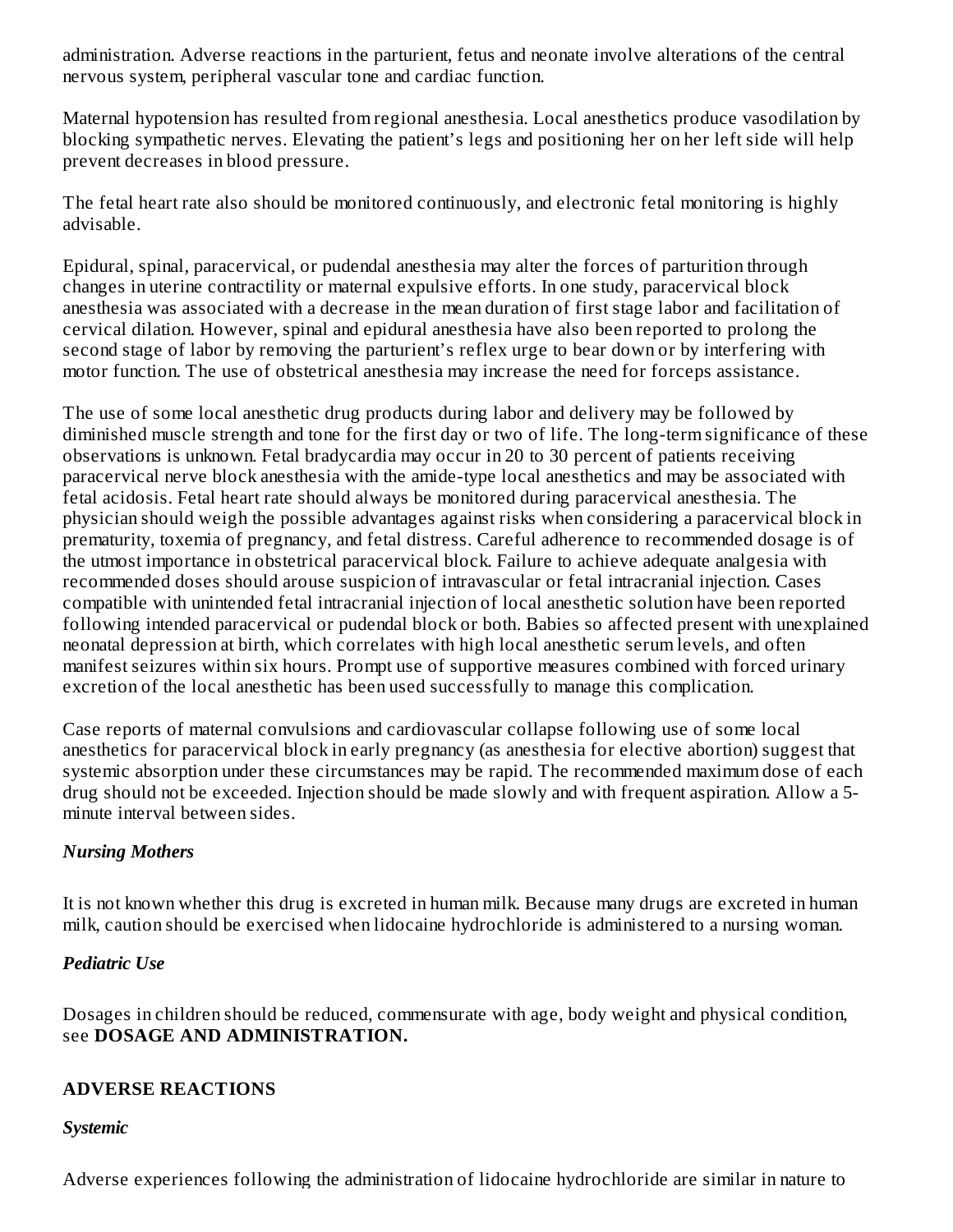Adverse experiences following the administration of lidocaine hydrochloride are similar in nature to those observed with other amide local anesthetic agents. These adverse experiences are, in general, dose-related and may result from high plasma levels caused by excessive dosage, rapid absorption or inadvertent intravascular injection, or may result from a hypersensitivity, idiosyncrasy or diminished tolerance on the part of the patient. Serious adverse experiences are generally systemic in nature. The following types are those most commonly reported:

#### *Central Nervous System*

CNS manifestations are excitatory and/or depressant and may be characterized by lightheadedness, nervousness, apprehension, euphoria, confusion, dizziness, drowsiness, tinnitus, blurred or double vision, vomiting, sensations of heat, cold or numbness, twitching, tremors, convulsions, unconsciousness, respiratory depression and arrest. The excitatory manifestations may be very brief or may not occur at all, in which case the first manifestation of toxicity may be drowsiness merging into unconsciousness and respiratory arrest.

Drowsiness following the administration of lidocaine hydrochloride is usually an early sign of a high blood level of the drug and may occur as a consequence of rapid absorption.

### *Cardiovascular System*

Cardiovascular manifestations are usually depressant and are characterized by bradycardia, hypotension, and cardiovascular collapse, which may lead to cardiac arrest.

# *Allergic*

Allergic reactions are characterized by cutaneous lesions, urticaria, edema or anaphylactoid reactions. Allergic reactions may occur as a result of sensitivity to local anesthetic agents. Allergic reactions, including anaphylactic reactions, may occur as a result of sensitivity to lidocaine, but are infrequent. If allergic reactions do occur, they should be managed by conventional means. The detection of sensitivity by skin testing is of doubtful value.

There have been no reports of cross sensitivity between lidocaine hydrochloride and procainamide or between lidocaine hydrochloride and quinidine.

# *Neurologic*

The incidences of adverse reactions associated with the use of local anesthetics may be related to the total dose of local anesthetic administered and are also dependent upon the particular drug used, the route of administration and the physical status of the patient. In a prospective review of 10,440 patients who received lidocaine hydrochloride for spinal anesthesia, the incidences of adverse reactions were reported to be about 3 percent each for positional headaches, hypotension and backache; 2 percent for shivering; and less than 1 percent each for peripheral nerve symptoms, nausea, respiratory inadequacy and double vision. Many of these observations may be related to local anesthetic techniques, with or without a contribution from the local anesthetic.

In the practice of caudal or lumbar epidural block, occasional unintentional penetration of the subarachnoid space by the catheter may occur. Subsequent adverse effects may depend partially on the amount of drug administered subdurally. These may include spinal block of varying magnitude (including total spinal block), hypotension secondary to spinal block, loss of bladder and bowel control, and loss of perineal sensation and sexual function. Persistent motor, sensory and/or autonomic (sphincter control) deficit of some lower spinal segments with slow recovery (several months) or incomplete recovery have been reported in rare instances when caudal or lumbar epidural block has been attempted. Backache and headache have also been noted following use of these anesthetic procedures.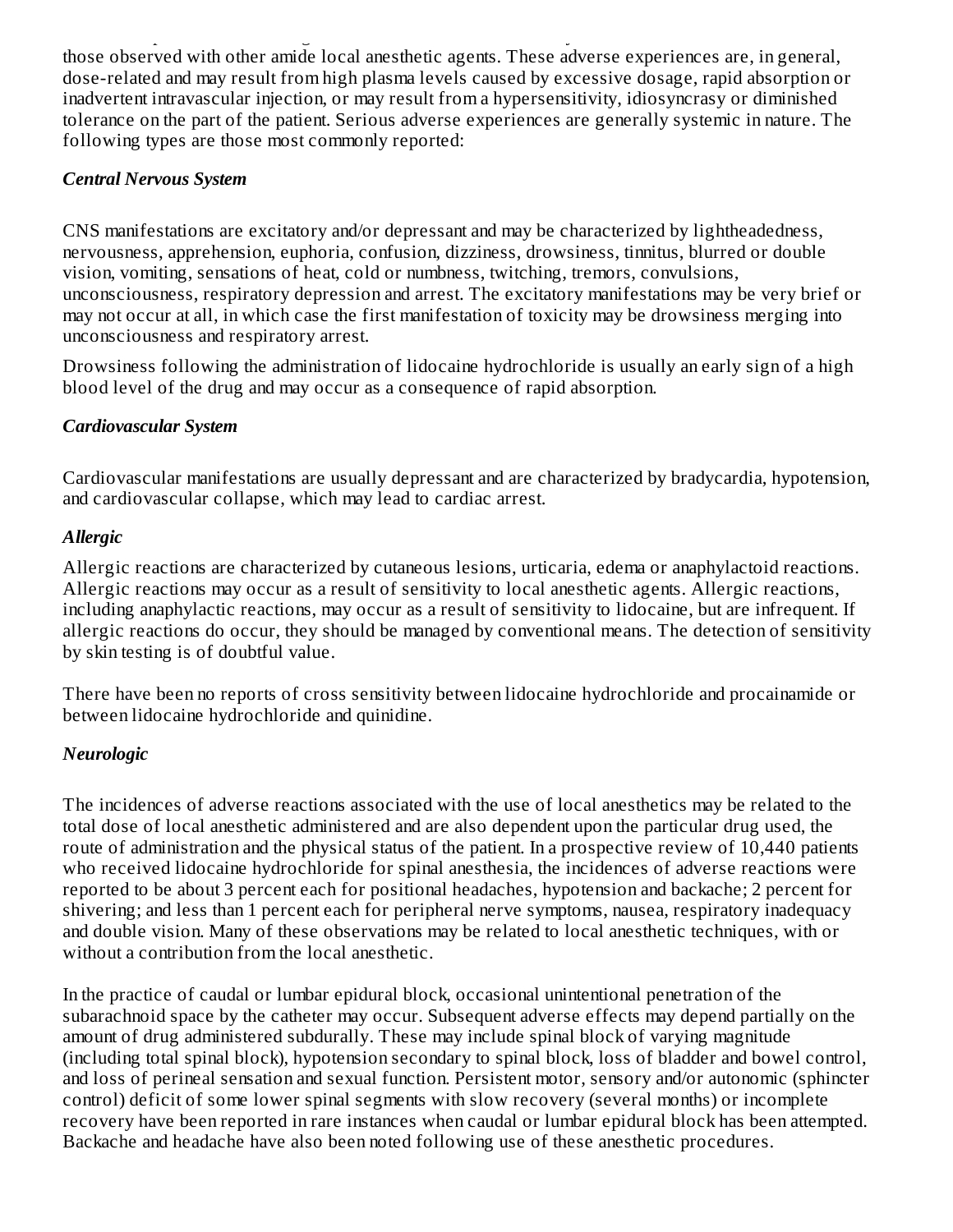There have been reported cases of permanent injury to extraocular muscles requiring surgical repair following retrobulbar administration.

# *Hematologic*

Methemoglobinemia.

# **OVERDOSAGE**

Acute emergencies from local anesthetics are generally related to high plasma levels encountered during therapeutic use of local anesthetics or to unintended subarachnoid injection of local anesthetic solution (see **ADVERSE REACTIONS, WARNINGS,** and **PRECAUTIONS).**

# *Management of Local Anesthetic Emergencies*

The first consideration is prevention, best accomplished by careful and constant monitoring of cardiovascular and respiratory vital signs and the patient's state of consciousness after each local anesthetic injection. At the first sign of change, oxygen should be administered.

The first step in the management of convulsions, as well as underventilation or apnea due to unintended subarachnoid injection of drug solution, consists of immediate attention to the maintenance of a patent airway and assisted or controlled ventilation with oxygen and a delivery system capable of permitting immediate positive airway pressure by mask. Immediately after the institution of these ventilatory measures, the adequacy of the circulation should be evaluated, keeping in mind that drugs used to treat convulsions sometimes depress the circulation when administered intravenously. Should convulsions persist despite adequate respiratory support, and if the status of the circulation permits, small increments of an ultra-short acting barbiturate (such as thiopental or thiamylal) or a benzodiazepine (such as diazepam) may be administered intravenously. The clinician should be familiar, prior to the use of local anesthetics, with these anticonvulsant drugs. Supportive treatment of circulatory depression may require administration of intravenous fluids and, when appropriate, a vasopressor as directed by the clinical situation (e.g., ephedrine).

If not treated immediately, both convulsions and cardiovascular depression can result in hypoxia, acidosis, bradycardia, arrhythmias and cardiac arrest. Underventilation or apnea due to unintentional subarachnoid injection of local anesthetic solution may produce these same signs and also lead to cardiac arrest if ventilatory support is not instituted. If cardiac arrest should occur, standard cardiopulmonary resuscitative measures should be instituted.

Endotracheal intubation, employing drugs and techniques familiar to the clinician, may be indicated, after initial administration of oxygen by mask, if difficulty is encountered in the maintenance of a patent airway or if prolonged ventilatory support (assisted or controlled) is indicated.

Dialysis is of negligible value in the treatment of acute overdosage with lidocaine hydrochloride.

The oral LD  $_{50}$  of lidocaine hydrochloride in non-fasted female rats is 459 (346 to 773) mg/kg (as the salt) and 214 (159 to 324) mg/kg (as the salt) in fasted female rats.

# **DOSAGE AND ADMINISTRATION**

Table 1 (Recommended Dosages) summarizes the recommended volumes and concentrations of lidocaine hydrochloride injection for various types of anesthetic procedures. The dosages suggested in this table are for normal healthy adults and refer to the use of epinephrine-free solutions. When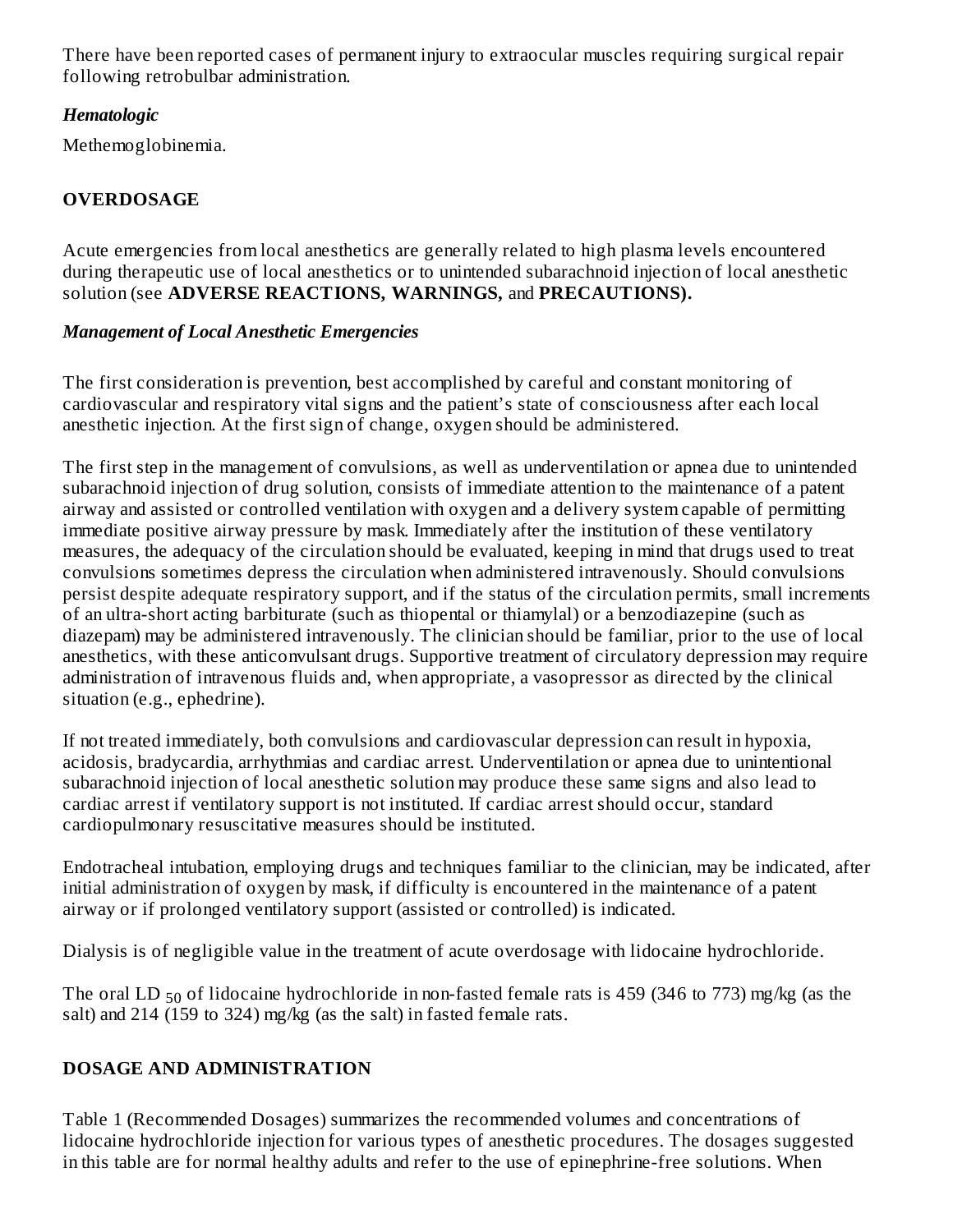larger volumes are required, only solutions containing epinephrine should be used except in those cases where vasopressor drugs may be contraindicated.

There have been adverse event reports of chondrolysis in patients receiving intra-articular infusions of local anesthetics following arthroscopic and other surgical procedures. Lidocaine hydrochloride injection is not approved for this use (see **WARNINGS**and **DOSAGE AND ADMINISTRATION**).

These recommended doses serve only as a guide to the amount of anesthetic required for most routine procedures. The actual volumes and concentrations to be used depend on a number of factors such as type and extent of surgical procedure, depth of anesthesia and degree of muscular relaxation required, duration of anesthesia required, and the physical condition of the patient. In all cases the lowest concentration and smallest dose that will produce the desired result should be given. Dosages should be reduced for children and for the elderly and debilitated patients and patients with cardiac and/or liver disease.

The onset of anesthesia, the duration of anesthesia and the degree of muscular relaxation are proportional to the volume and concentration (i.e., total dose) of local anesthetic used. Thus, an increase in volume and concentration of lidocaine hydrochloride injection will decrease the onset of anesthesia, prolong the duration of anesthesia, provide a greater degree of muscular relaxation and increase the segmental spread of anesthesia. However, increasing the volume and concentration of lidocaine hydrochloride injection may result in a more profound fall in blood pressure when used in epidural anesthesia. Although the incidence of side effects with lidocaine hydrochloride is quite low, caution should be exercised when employing large volumes and concentrations, since the incidence of side effects is directly proportional to the total dose of local anesthetic agent injected.

# *Epidural Anesthesia*

For epidural anesthesia the following dosage form of lidocaine hydrochloride injection is recommended:

1% without epinephrine 30 mL single dose vials

Although this solution is intended specifically for epidural anesthesia, it may also be used for infiltration and peripheral nerve block, provided it is employed as a single dose unit.

This solution contains no bacteriostatic agent.

In epidural anesthesia, the dosage varies with the number of dermatomes to be anesthetized (generally 2 to 3 mL of the indicated concentration per dermatome).

# *Caudal and Lumbar Epidural Block*

As a precaution against the adverse experience sometimes observed following unintentional penetration of the subarachnoid space, a test dose such as 2 to 3 mL of 1.5% lidocaine hydrochloride should be administered at least 5 minutes prior to injecting the total volume required for a lumbar or caudal epidural block. The test dose should be repeated if the patient is moved in a manner that may have displaced the catheter. Epinephrine, if contained in the test dose (10 to 15 mcg have been suggested), may serve as a warning of unintentional intravascular injection. If injected into a blood vessel, this amount of epinephrine is likely to produce a transient "epinephrine response" within 45 seconds, consisting of an increase in heart rate and systolic blood pressure, circumoral pallor, palpitations and nervousness in the unsedated patient. The sedated patient may exhibit only a pulse rate increase of 20 or more beats per minute for 15 or more seconds. Patients on beta blockers may not manifest changes in heart rate, but blood pressure monitoring can detect an evanescent rise in systolic blood pressure.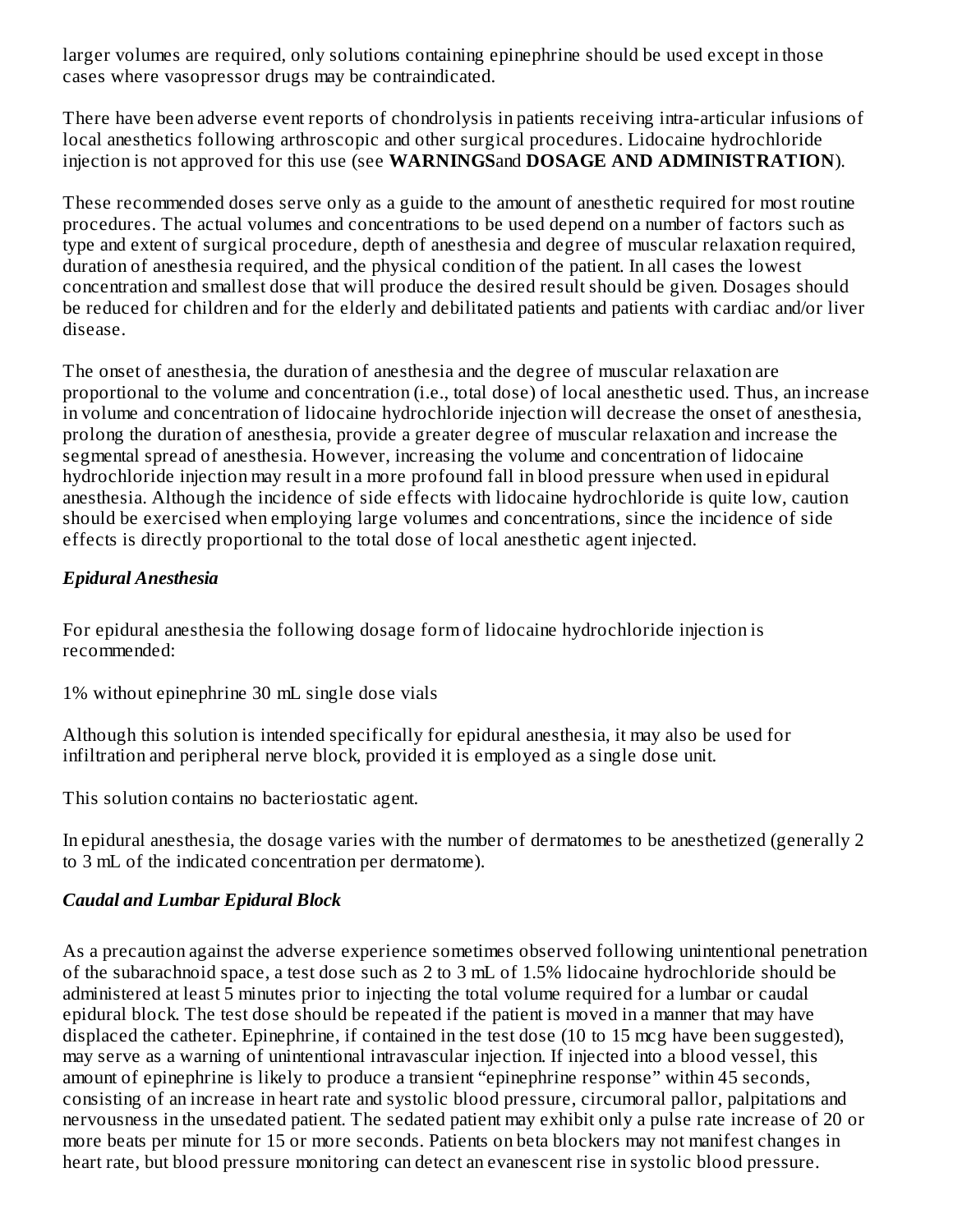Adequate time should be allowed for onset of anesthesia after administration of each test dose. The rapid injection of a large volume of lidocaine hydrochloride injection through the catheter should be avoided, and, when feasible, fractional doses should be administered.

In the event of the known injection of a large volume of local anesthetic solution into the subarachnoid space, after suitable resuscitation and if the catheter is in place, consider attempting the recovery of drug by draining a moderate amount of cerebrospinal fluid (such as 10 mL) through the epidural catheter.

# **MAXIMUM RECOMMENDED DOSAGES**

# *Adults*

For normal healthy adults, the maximum individual dose should not exceed 4.5 mg/kg (2 mg/lb) of body weight, and in general it is recom mended that the max i m um t otal dose does not exceed 300 mg. For continuous epidural or caudal anesthesia, the maximum recommended dosage should not be administered at intervals of less than 90 minutes. When continuous lumbar or caudal epidural anesthesia is used for non-obstetrical procedures, more drug may be administered if required to produce adequate anesthesia.

The maximum recommended dose per 90 minute period of lidocaine hydrochloride for paracervical block in obstetrical patients and non-obstetrical patients is 200 mg total. One half of the total dose is usually administered to each side. Inject slowly, five minutes between sides (see also discussion of paracervical block in **PRECAUTIONS**).

For intravenous regional anesthesia, the dose administered should not exceed 4 mg/kg in adults.

# *Children*

It is difficult to recommend a maximum dose of any drug for children, since this varies as a function of age and weight. For children over 3 years of age who have a normal lean body mass and normal body development, the maximum dose is determined by the child's age and weight. For example, in a child of 5 years weighing 50 lbs the dose of lidocaine hydrochloride should not exceed 75 to 100 mg (1.5 to 2 mg/lb). The use of even more dilute solutions (i.e., 0.25 to 0.5%) and total dosages not to exceed 3 mg/kg (1.4 mg/lb) are recommended for induction of intravenous regional anesthesia in children.

In order to guard against systemic toxicity, the lowest effective concentration and lowest effective dose should be used at all times. In some cases it will be necessary to dilute available concentrations with 0.9% sodium chloride injection in order to obtain the required final concentration.

NOTE: Parenteral drug products should be inspected visually for particulate matter and discoloration prior to administration whenever the solution and container permit. Do not use if solution is discolored or contains a precipitate.

| Procedure                      | Lidocaine Hydrochloride Injection<br>(without epinephrine) |          |                 |  |  |  |
|--------------------------------|------------------------------------------------------------|----------|-----------------|--|--|--|
|                                | Conc $(\% )$                                               | Vol(mL)  | Total Dose (mg) |  |  |  |
| Infiltration                   |                                                            |          |                 |  |  |  |
| Percutaneous                   | $0.5$ or $1$                                               | 1 to 60  | 5 to 300        |  |  |  |
| Intravenous regional           | 0.5                                                        | 10 to 60 | 50 to 300       |  |  |  |
| Peripheral Nerve Blocks, e.g., |                                                            |          |                 |  |  |  |
| <b>Brachial</b>                | 1.5                                                        | 15 to 20 | 225 to 300      |  |  |  |

#### **Table 1: Recommended Dosages**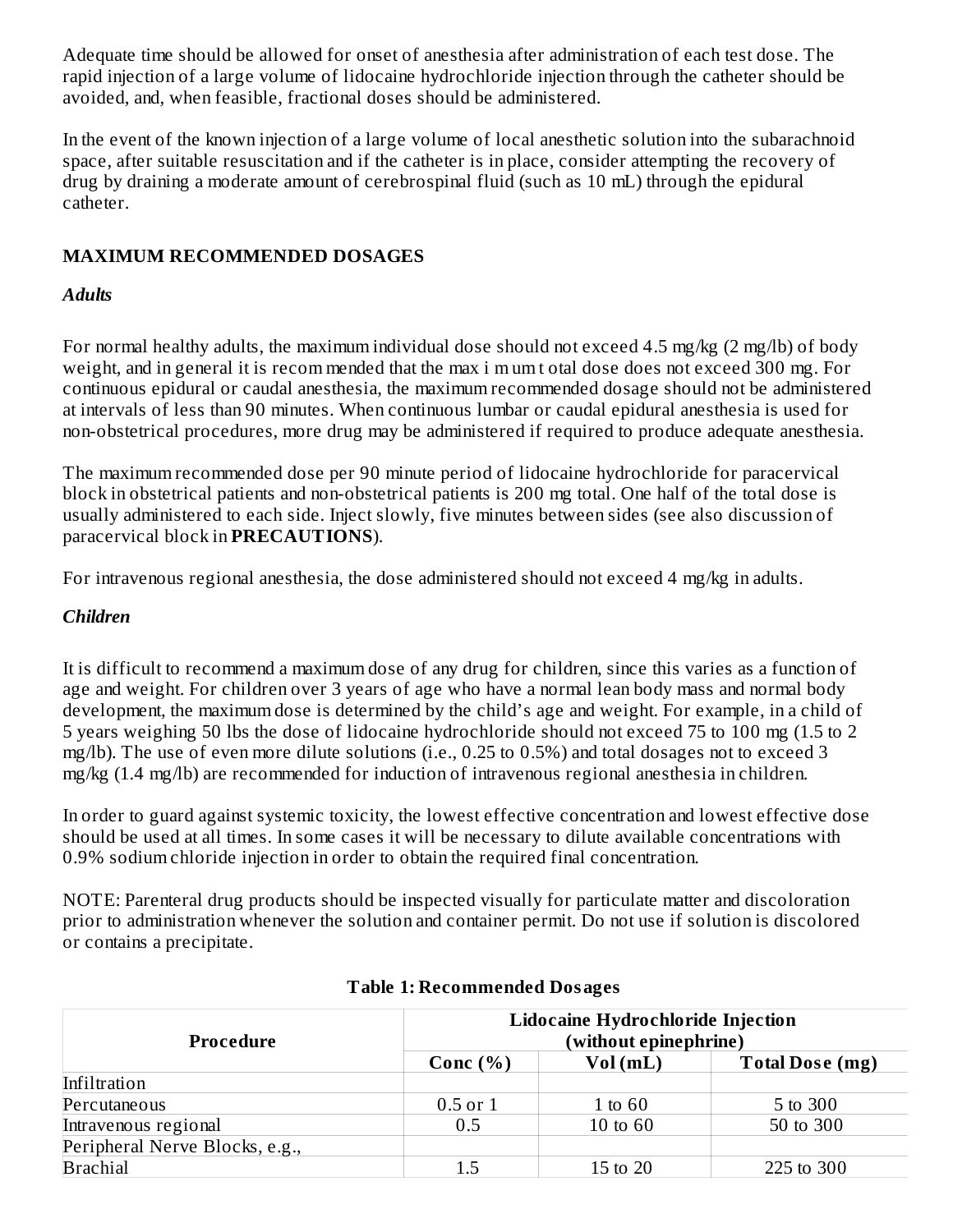| Dental                            | 2              | $1$ to $5$ | 20 to 100  |
|-----------------------------------|----------------|------------|------------|
| Intercostal                       |                | 3          | 30         |
| Paravertebral                     |                | 3 to 5     | 30 to 50   |
| Pudendal (each side)              | $\mathbf{1}$   | 10         | 100        |
| Paracervical                      |                |            |            |
| Obstetrical analgesia (each side) | $\mathbf 1$    | 10         | 100        |
| Sympathetic Nerve Blocks, e.g.,   |                |            |            |
| Cervical (stellate ganglion)      |                | 5          | 50         |
| Lumbar                            |                | 5 to 10    | 50 to 100  |
| <b>Central Neural Blocks</b>      |                |            |            |
| Epidural*                         |                |            |            |
| Thoracic                          | $\mathbf{1}$   | 20 to 30   | 200 to 300 |
| Lumbar                            |                |            |            |
| Analgesia                         |                | 25 to 30   | 250 to 300 |
| Anesthesia                        | 1.5            | 15 to 20   | 225 to 300 |
|                                   | $\overline{2}$ | 10 to 15   | 200 to 300 |
| Caudal                            |                |            |            |
| Obstetrical analgesia             |                | 20 to 30   | 200 to 300 |
| Surgical anesthesia               | 1.5            | 15 to 20   | 225 to 300 |

\*Dose determined by number of dermatomes to be anesthetized (2 to 3 mL/dermatome).

#### THE ABOVE SUGGESTED CONCENTRATIONS AND VOLUMES SERVE ONLY AS A GUIDE. OTHER VOLUMES AND CONCENTRATIONS MAY BE USED PROVIDED THE TOTAL MAXIMUM RECOMMENDED DOSE IS NOT EXCEEDED.

#### **STERILIZATION, STORAGE AND TECHNICAL PROCEDURES**

Disinfecting agents containing heavy metals, which cause release of respective ions (mercury, zinc, copper, etc.) should not be used for skin or mucous membrane disinfection as they have been related to incidents of swelling and edema.

#### **HOW SUPPLIED**

Lidocaine Hydrochloride Injection, USP is supplied as follows:

Lidocaine Hydrochloride Injection USP, 1% (10 mg/mL)

5 mL Single Dose Vials NDC 55150-162-05

# **Sterile, Nonpyrogenic**

Discard unused portion

**Store at** 20° to 25°C (68° to 77°F). [See USP Controlled Room Temperature.]

The vial stopper is not made with natural rubber latex.

#### Distributed by: **AuroMedics Pharma LLC**

279 Princeton-Hightstown Rd. E. Windsor, NJ 08520

Manufactured by: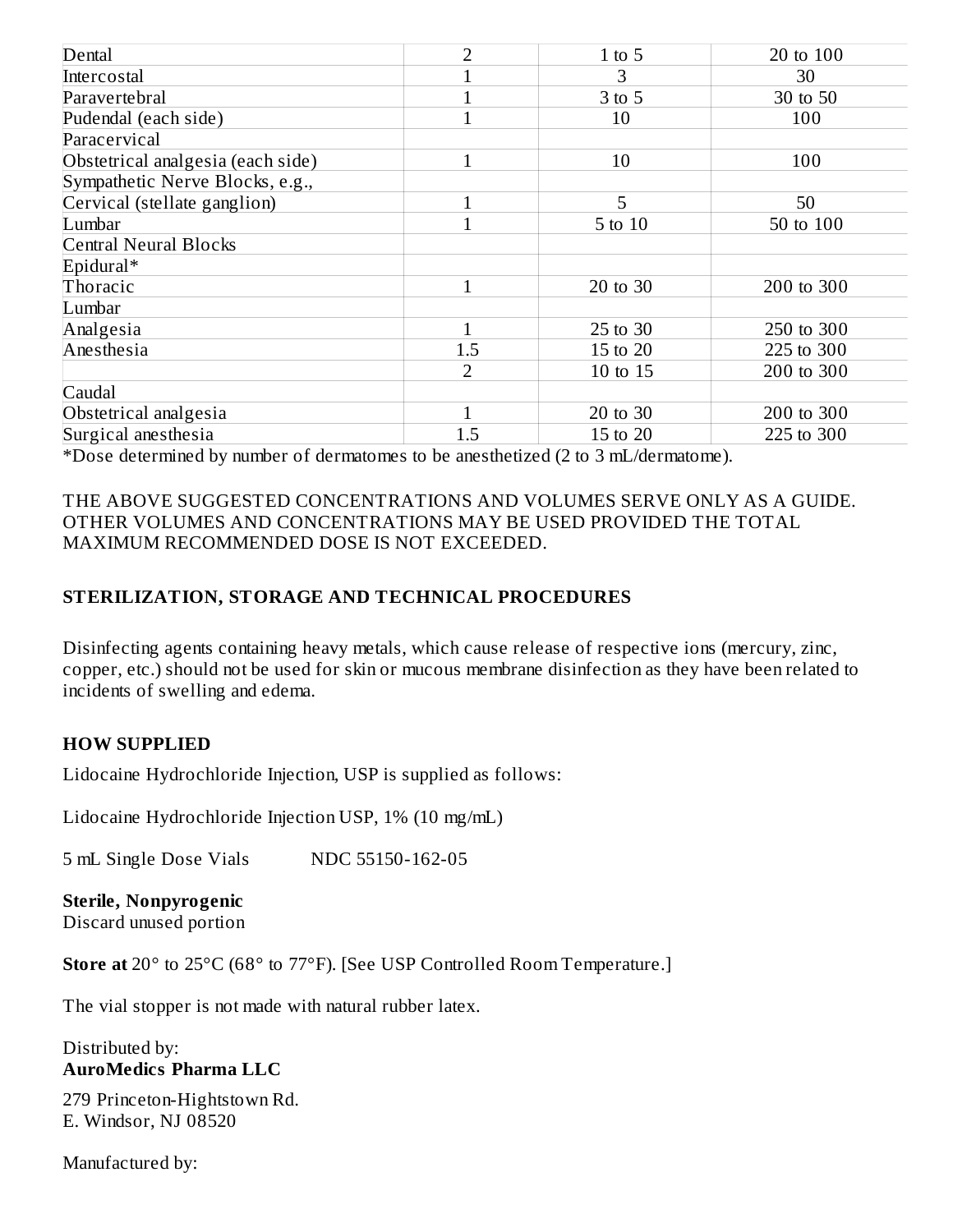# **Aurobindo Pharma Limited**

Hyderabad - 500038 India

Revised: February 2020

#### **Povidine Iodine Swab**

#### **Active Ingredient Purpos e**

Povidone Iodine 10% w/v (9.85% w/w/) Antiseptic

#### **Purpos e:**

Purpose:

- First aid antiseptic to help prevent skin infection in minor cuts, scrapes and burns.
- For preparation of the skin prior to surgery.
- Helps reduce bacteria that can potentially cause skin infections.

#### **Warnings:**

Section Text

**FOR EXTERNAL USE ONLY**

#### **Do not us e:**

- As a first aid antiseptic for more than 1 week.
- In the eyes.
- Over large areas of the body.

# **Ask a doctor before us e if you have:**

- Deep puncture wounds
- Animal bites
- Serious burns

# **Stop Us e:**

- If irritation and redness develop
- If condition persists for more than 72 hours, consult a physician.

# **Keep Out Of Reach Of Children**

**Keep out of reach of children.**If swallowed, get medical help or contact a Poison Control Center.

#### **Directions Povidone iodine:**

Tear at notch, remove applicator, use only once.

#### **As a first aid antis eptic**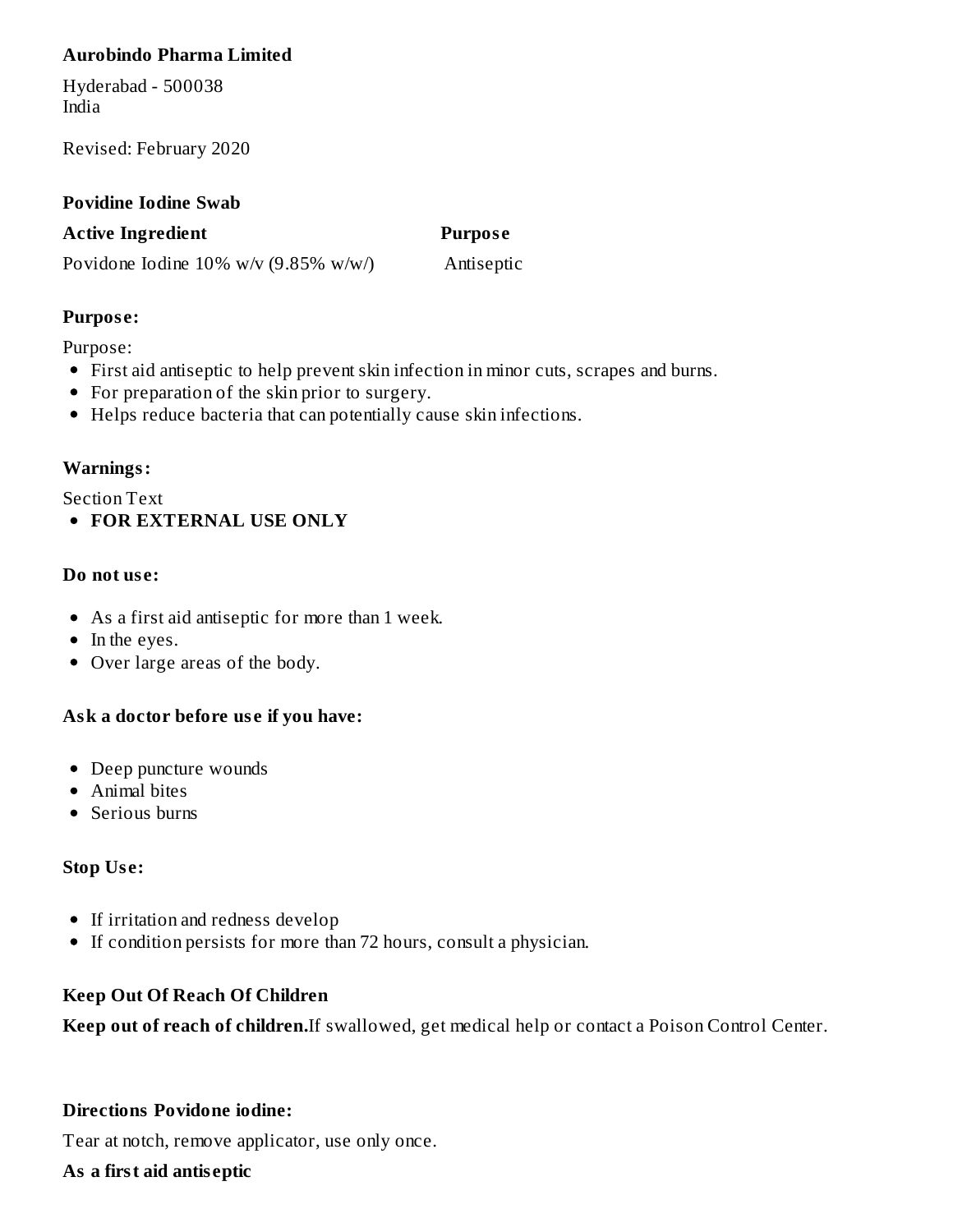- clean affected area
- apply 1 to 3 times daily
- may be covered with a sterile bandage, if bandaged let dry.

#### **For preoperative patient skin preparation**

- clean area
- apply to operative site prior to surgery using the applicator

#### **Other information:**

Store at room temperature.

Avoid excessive heat

For use as an

- first aid antiseptic
- pre-operative skin preperation

#### **Inactive Ingredients**

Inactive ingredients: Citric acid, glycerin, polysorbate 80, sodium citrate USP, sodium phosphate dibasic, water

#### **Isopropyl Alcohol 70% Prep Pads**

#### **Active ingredient**

#### **Purpos e**

Antiseptic

#### **Us es**

For first aid to decrease germs in

- minor cuts
- scrapes
- burns

For preparation of the skin prior to injection

#### **Warnings**

**For external us e only**

#### **Flammable - keep away from fire or flame**

#### **Do not us e**

with electrocautery procedures

# **When using this product do not**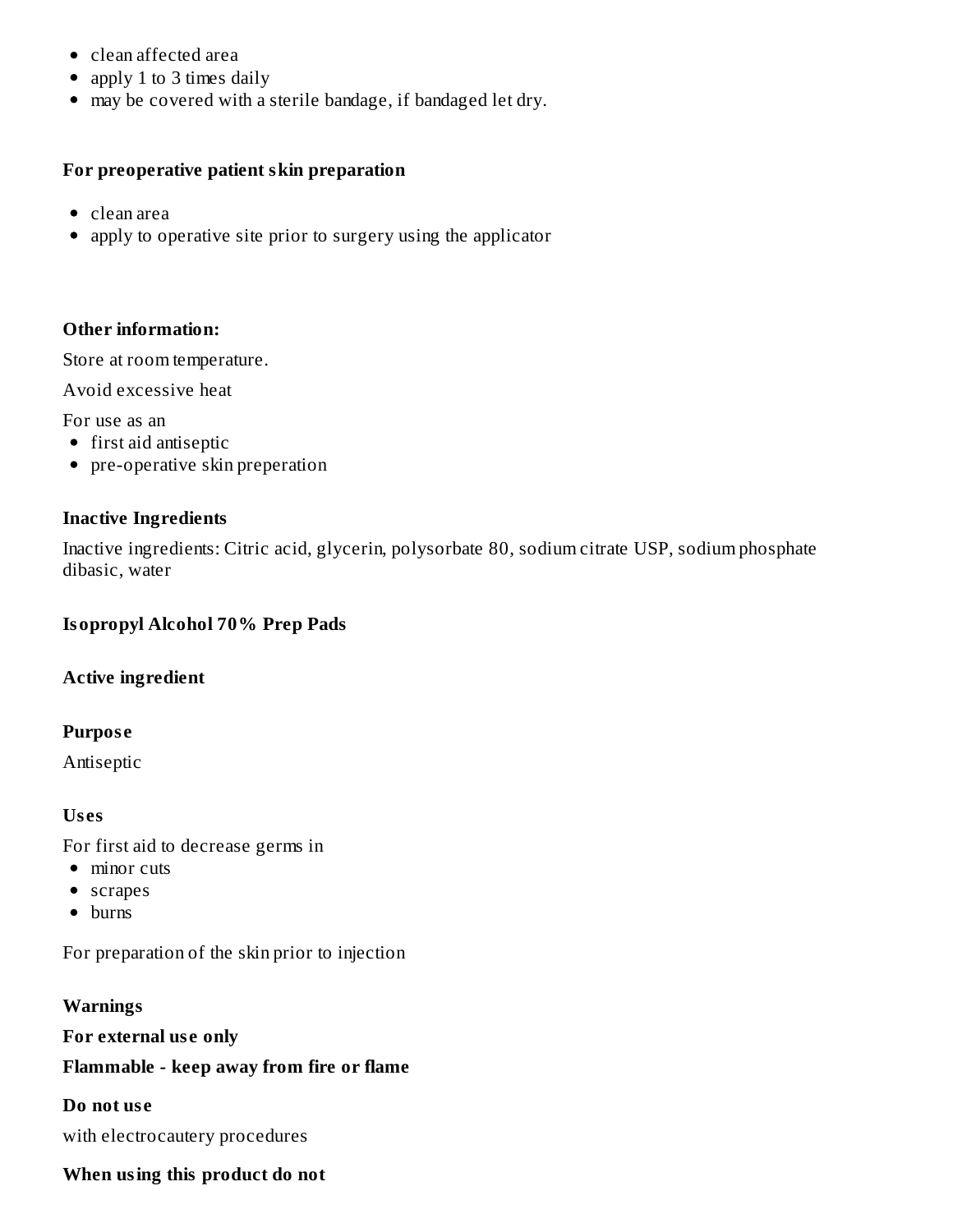- get into eyes
- apply over large areas of the body
- in case of deep or puncture wounds, animal bites or serious burns consult a doctor

#### **Stop us e and ask a doctor if**

- condition persists or gets worse or lasts for more than 72 hours
- do not use longer than 1 week unless directed by a doctor

### **Keep out of reach of children.**

If swallowed, get medical help or contact a Poison Control Center right away.

#### **Directions**

- apply to skin as needed
- discard after single use

### **Other information**

Protect from freezing and avoid excessive heat

### **Inactive ingredient**

Water

# **PACKAGE LABEL.PRINCIPAL DISPLAY PANEL**

NDC: 76420-765-01

RX Only

**Betalido™**

#### **Kit Contains**

1 Betamethasone Sodium Phosphate and Betamethasone Acetate 6mg/mL (5mL)

2 Lidocaine HCl Injection, USP 1% Single Dose Vial (5mL)

1 Povidone-Iodine Swabsticks (3 Swabs)

3 Isopropyl Alcohol 70% Prep Pads

1 Pair Nitrile Powder Free Sterile Gloves (M)

1 Drape

1 Adhesive Bandage

5 Non Sterile 4x4 Gauze

Needles and Syringes Not Included

1 Dose

Single Use Only

Distributed by:

Enovachem Pharmaceuticals

Torrance, CA 90501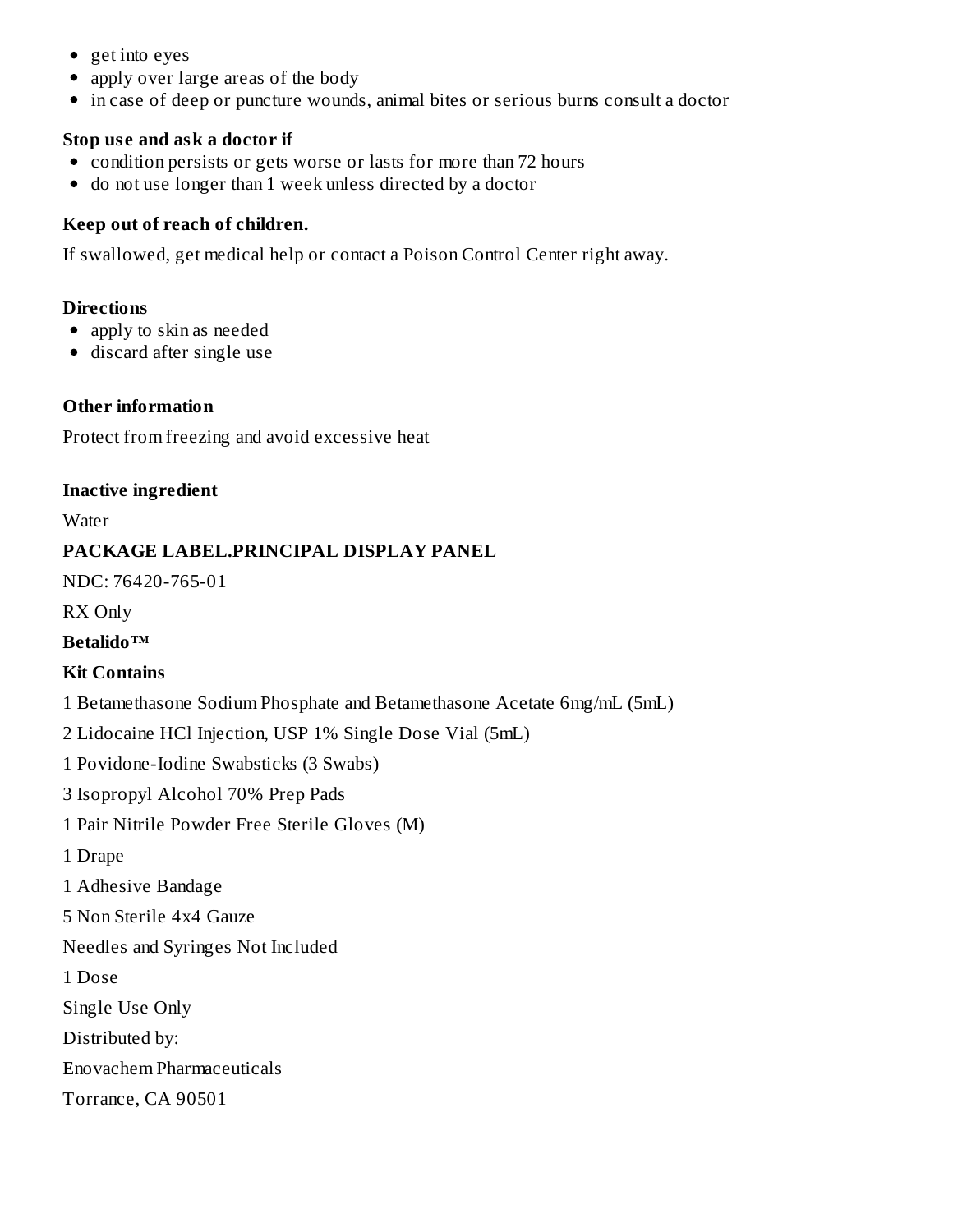NDC: 76420-765-01



# TM **Betalido**

#### **Kit Contains**

- Betamethasone Sodium Phosphate and Betamethasone Acetate 6mg/mL (5mL)
- Lidocaine HCI Injection, USP 1% Single Dose Vial (5mL)
- Povidone-lodine Swabsticks (3 Swabs)
- 3 Isopropyl Alcohol 70% Prep Pads
- 1 Pair Nitrile Powder Free Sterile Gloves (M)
- 1 Drape

1

 $\overline{\mathbf{2}}$ 

 $\mathbf{1}$ 

1

- Adhesive Bandage
- 5 Non Sterile 4x4 Gauze

Needles and Syringes Not Included

1 Dose Single Use Only



# **BETALIDO KIT** betamethasone sodium phosphate, betamethasone acetate, lidocaine, povidine iodine kit **Product Information Product Type HUMAN PRESCRIPTION DRUG Item Code (Source) NDC:76420-765 Packaging # Item Code Package Description Marketing Start Date Marketing End Date 1** NDC:76 420 -76 5-0 1 1 in 1 CARTON; Type 1: Co nvenience Kit o f Co -Package 0 6 /13/20 14 **Quantity of Parts Part # Package Quantity Total Product Quantity Part 1** 1 VIAL, MULTI-DOSE 5 mL **Part 2** 2 VIAL, SINGLE-DOSE 10 mL **Pa rt 3** 1 PACKET 0 .9 mL **Part 4** 3 POUCH 15 mL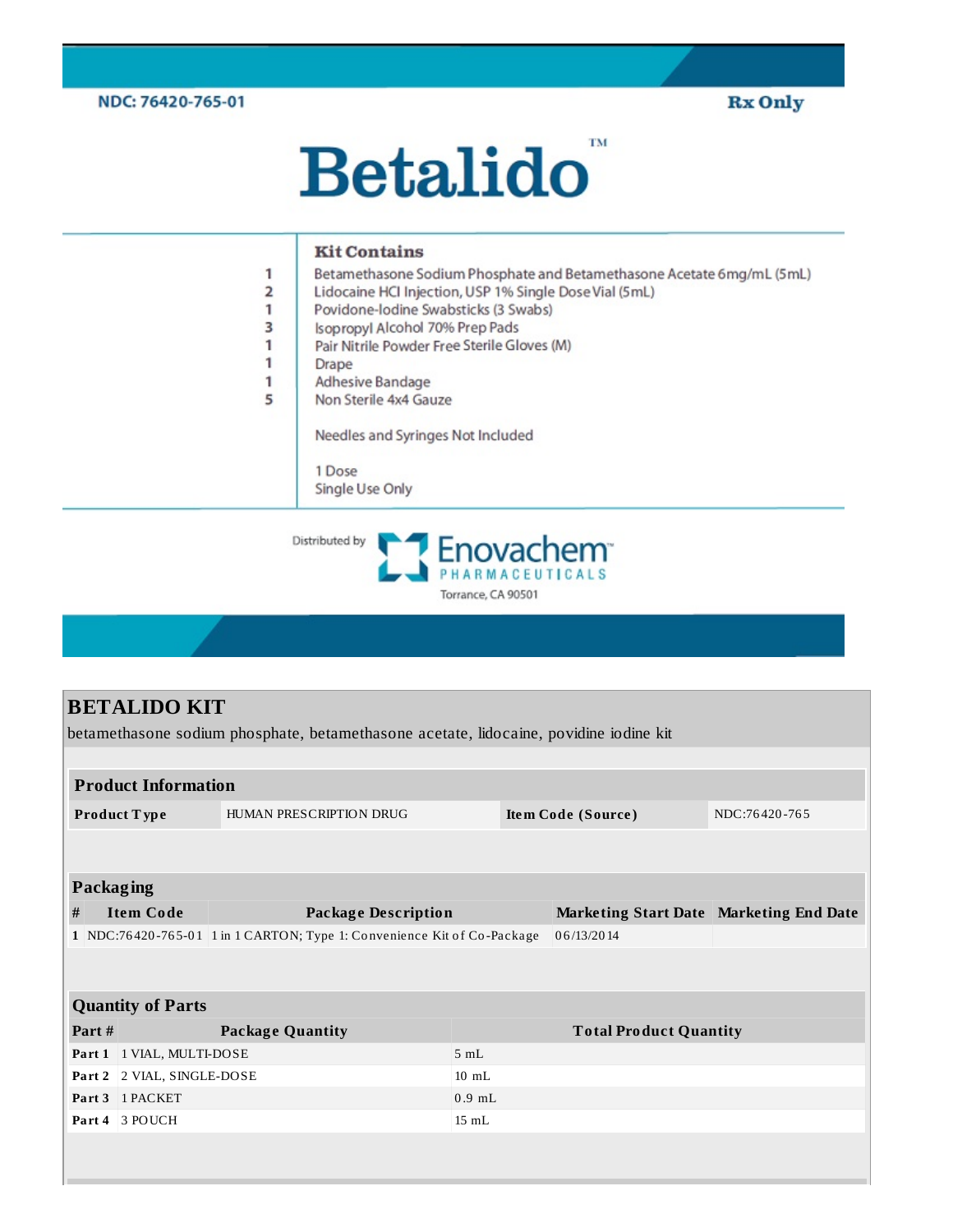# **Part 1 of 4**

# **BETAMETHASONE SODIUM PHOSPHATE AND BETAMETHASONE ACETATE**

betamethasone sodium phosphate and betamethasone acetate injection, suspension

| <b>Product Information</b>     |                                               |
|--------------------------------|-----------------------------------------------|
| Item Code (Source)             | NDC:0517-0720                                 |
| <b>Route of Administration</b> | INTRA-ARTICULAR, INTRAMUSCULAR, INTRALESIONAL |

#### **Active Ingredient/Active Moiety**

| Ingredient Name                                                                        | <b>Basis of Strength</b>               | Strength                     |
|----------------------------------------------------------------------------------------|----------------------------------------|------------------------------|
| BETAMETHASONE SODIUM PHOSPHATE (UNII: 7BK02SCL3W) (BETAMETHASONE -<br>UNII:9842X06Q6M) | <b>BETAMETHASONE</b>                   | 3 <sub>mg</sub><br>in 1 mL   |
| <b>BETAMETHASONE ACETATE (UNII: TI05AO53L7) (BETAMETHASONE -</b><br>UNII:9842X06Q6M)   | <b>BETAMETHASONE</b><br><b>ACETATE</b> | 3 <sub>mg</sub><br>in $1 mL$ |

## **Inactive Ingredients**

| <b>Ingredient Name</b>                                              | Strength                                 |
|---------------------------------------------------------------------|------------------------------------------|
| SO DIUM PHO SPHATE, DIBASIC, ANHYDRO US (UNII: 22ADO 53M6F)         | $7.1 \,\mathrm{mg}$ in $1 \,\mathrm{mL}$ |
| <b>SODIUM PHO SPHATE, MONOBASIC, MONOHYDRATE (UNII: 593YOG76RN)</b> | $3.4 \text{ mg}$ in $1 \text{ mL}$       |
| <b>EDETATE DISO DIUM (UNII: 7FLD91C86K)</b>                         | $0.1 \,\mathrm{mg}$ in $1 \,\mathrm{mL}$ |
| <b>BENZALKONIUM CHLORIDE</b> (UNII: F5UM2KM3W7)                     | $0.2$ mg in $1$ mL                       |
| <b>WATER (UNII: 059 QF0 KO0 R)</b>                                  |                                          |

#### **Packaging**

|                | Item Code     | <b>Package Description</b>                            | <b>Marketing Start</b><br><b>Date</b> | <b>Marketing End</b><br><b>Date</b> |
|----------------|---------------|-------------------------------------------------------|---------------------------------------|-------------------------------------|
| NDC:0517-0720- | 1 in 1 CARTON |                                                       |                                       |                                     |
|                | Product       | 5 mL in 1 VIAL, MULTI-DOSE; Type 0: Not a Combination |                                       |                                     |

# **Marketing Information**

| <b>Marketing Category</b> | <b>Application Number or Monograph Citation</b> | Marketing Start Date | <b>Marketing End Date</b> |
|---------------------------|-------------------------------------------------|----------------------|---------------------------|
| <b>ANDA</b>               | ANDA090747                                      | 04/28/2010           |                           |

# **Part 2 of 4**

# **LIDOCAINE HYDROCHLORIDE**

lidocaine hydrochloride injection, solution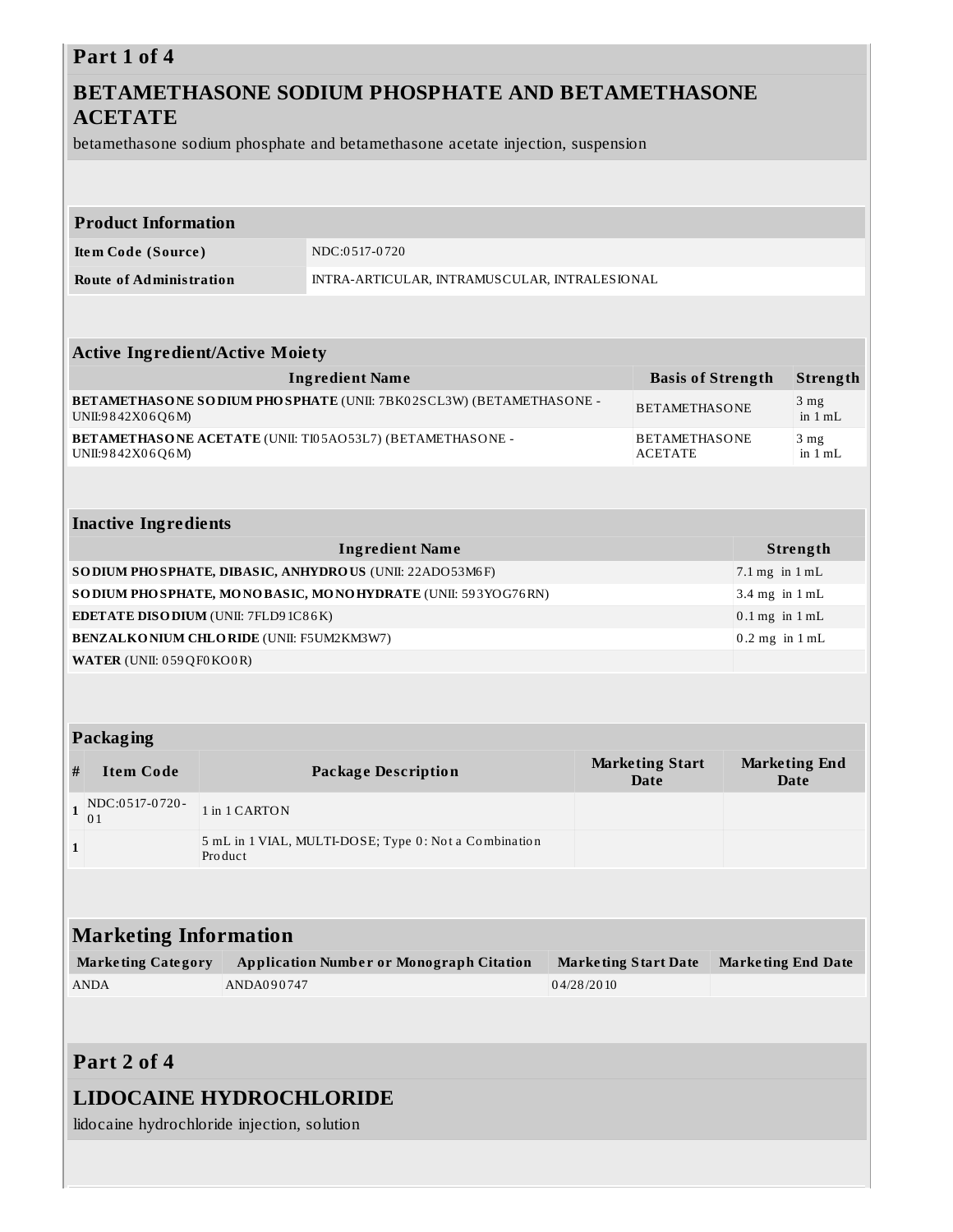| <b>Product Information</b>                                          |                        |                                                                    |                                       |              |          |                                     |
|---------------------------------------------------------------------|------------------------|--------------------------------------------------------------------|---------------------------------------|--------------|----------|-------------------------------------|
| Item Code (Source)                                                  |                        | NDC:55150-162                                                      |                                       |              |          |                                     |
| <b>Route of Administration</b>                                      |                        | <b>INFILTRATION</b>                                                |                                       |              |          |                                     |
|                                                                     |                        |                                                                    |                                       |              |          |                                     |
| <b>Active Ingredient/Active Moiety</b>                              |                        |                                                                    |                                       |              |          |                                     |
|                                                                     | <b>Ingredient Name</b> |                                                                    | <b>Basis of Strength</b>              |              |          | Strength                            |
|                                                                     |                        | LIDO CAINE HYDRO CHLO RIDE (UNII: V13007Z41A) (LIDO CAINE -        | LIDOCAINE HYDROCHLORIDE               |              |          | $10$ mg                             |
| UNII:98PI200987)                                                    |                        |                                                                    | <b>ANHYDROUS</b>                      |              |          | in $1 mL$                           |
|                                                                     |                        |                                                                    |                                       |              |          |                                     |
| <b>Inactive Ingredients</b>                                         |                        |                                                                    |                                       |              |          |                                     |
|                                                                     |                        | <b>Ingredient Name</b>                                             |                                       |              | Strength |                                     |
| SODIUM CHLORIDE (UNII: 451W47IQ8X)                                  |                        |                                                                    |                                       | 7 mg in 1 mL |          |                                     |
| WATER (UNII: 059 QF0 KO0 R)<br>SODIUM HYDRO XIDE (UNII: 55X04QC32I) |                        |                                                                    |                                       |              |          |                                     |
| HYDRO CHLORIC ACID (UNII: QTT17582CB)                               |                        |                                                                    |                                       |              |          |                                     |
|                                                                     |                        |                                                                    |                                       |              |          |                                     |
|                                                                     |                        |                                                                    |                                       |              |          |                                     |
| Packaging                                                           |                        |                                                                    |                                       |              |          |                                     |
| <b>Item Code</b><br>#                                               |                        | <b>Package Description</b>                                         | <b>Marketing Start</b><br><b>Date</b> |              |          | <b>Marketing End</b><br><b>Date</b> |
| NDC:55150-162-<br>$\mathbf{1}$<br>05                                | 10 in 1 CARTON         |                                                                    |                                       |              |          |                                     |
| $\mathbf{1}$                                                        | Product                | 5 mL in 1 VIAL, SINGLE-DOSE; Type 0: Not a Combination             |                                       |              |          |                                     |
|                                                                     |                        |                                                                    |                                       |              |          |                                     |
|                                                                     |                        |                                                                    |                                       |              |          |                                     |
| <b>Marketing Information</b>                                        |                        |                                                                    |                                       |              |          |                                     |
| <b>Marketing Category</b>                                           |                        | <b>Application Number or Monograph Citation</b>                    | <b>Marketing Start Date</b>           |              |          | <b>Marketing End Date</b>           |
| <b>ANDA</b>                                                         | ANDA203082             |                                                                    | 03/14/2013                            |              |          |                                     |
|                                                                     |                        |                                                                    |                                       |              |          |                                     |
| Part 3 of 4                                                         |                        |                                                                    |                                       |              |          |                                     |
| <b>POVIDINE IODINE</b>                                              |                        |                                                                    |                                       |              |          |                                     |
| povidine iodine swab                                                |                        |                                                                    |                                       |              |          |                                     |
|                                                                     |                        |                                                                    |                                       |              |          |                                     |
|                                                                     |                        |                                                                    |                                       |              |          |                                     |
| <b>Product Information</b>                                          |                        |                                                                    |                                       |              |          |                                     |
| Item Code (Source)                                                  |                        | NDC:67777-419                                                      |                                       |              |          |                                     |
| <b>Route of Administration</b>                                      |                        | <b>TOPICAL</b>                                                     |                                       |              |          |                                     |
|                                                                     |                        |                                                                    |                                       |              |          |                                     |
| <b>Active Ingredient/Active Moiety</b>                              |                        |                                                                    |                                       |              |          |                                     |
|                                                                     |                        | <b>Ingredient Name</b>                                             | <b>Basis of Strength</b>              |              |          | Strength                            |
|                                                                     |                        | PO VIDO NE-IO DINE (UNII: 85H0 HZU99M) (IO DINE - UNII:9679TC07X4) | <b>IODINE</b>                         |              |          | $10$ mg in $1$ mL                   |
|                                                                     |                        |                                                                    |                                       |              |          |                                     |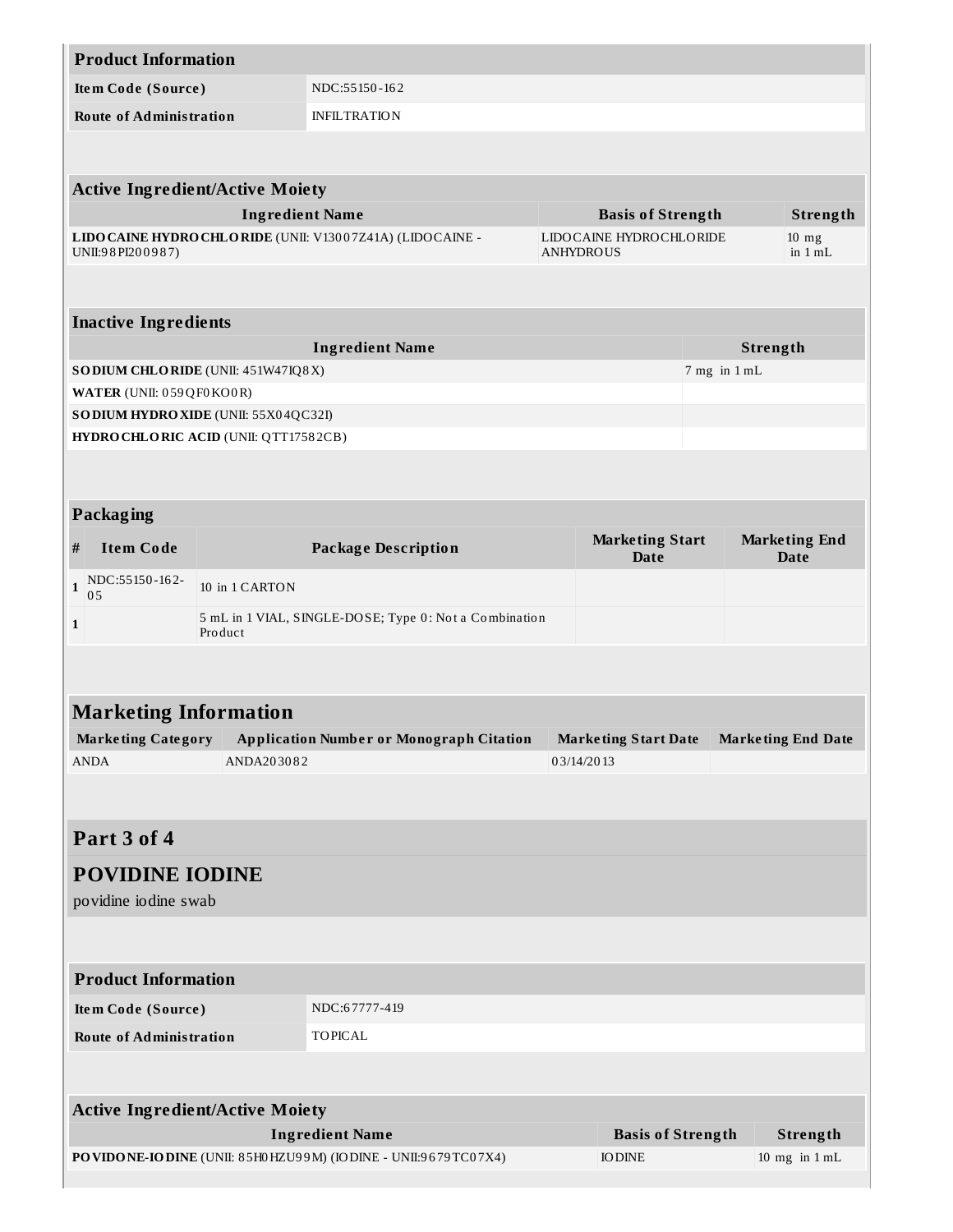| <b>Inactive Ingredients</b>                             |                                               |                                                                          |            |                             |                           |                                         |  |  |
|---------------------------------------------------------|-----------------------------------------------|--------------------------------------------------------------------------|------------|-----------------------------|---------------------------|-----------------------------------------|--|--|
| <b>Ingredient Name</b>                                  |                                               |                                                                          |            |                             |                           |                                         |  |  |
|                                                         | <b>CITRIC ACID ACETATE (UNII: DSO12WL7AU)</b> |                                                                          |            |                             |                           |                                         |  |  |
| <b>GLYCERIN</b> (UNII: PDC6A3C0OX)                      |                                               |                                                                          |            |                             |                           |                                         |  |  |
| POLYSORBATE 80 (UNII: 6OZP39ZG8H)                       |                                               |                                                                          |            |                             |                           |                                         |  |  |
| SODIUM CITRATE (UNII: 1Q73Q2JULR)                       |                                               |                                                                          |            |                             |                           |                                         |  |  |
| SODIUM PHOSPHATE, DIBASIC, ANHYDROUS (UNII: 22ADO53M6F) |                                               |                                                                          |            |                             |                           |                                         |  |  |
| WATER (UNII: 059QF0KO0R)                                |                                               |                                                                          |            |                             |                           |                                         |  |  |
|                                                         |                                               |                                                                          |            |                             |                           |                                         |  |  |
|                                                         |                                               |                                                                          |            |                             |                           |                                         |  |  |
|                                                         |                                               |                                                                          |            |                             |                           |                                         |  |  |
| Packaging                                               |                                               |                                                                          |            |                             |                           |                                         |  |  |
| <b>Item Code</b><br>#                                   |                                               | <b>Package Description</b>                                               |            |                             |                           | Marketing Start Date Marketing End Date |  |  |
|                                                         |                                               | 1 NDC:67777-419-02 0.9 mL in 1 PACKET; Type 0: Not a Combination Product |            |                             |                           |                                         |  |  |
|                                                         |                                               |                                                                          |            |                             |                           |                                         |  |  |
|                                                         |                                               |                                                                          |            |                             |                           |                                         |  |  |
|                                                         | <b>Marketing Information</b>                  |                                                                          |            |                             |                           |                                         |  |  |
| <b>Marketing Category</b>                               |                                               | <b>Application Number or Monograph Citation</b>                          |            | <b>Marketing Start Date</b> |                           |                                         |  |  |
| OTC monograph final                                     | part333C                                      |                                                                          | 09/13/2016 |                             | <b>Marketing End Date</b> |                                         |  |  |
|                                                         |                                               |                                                                          |            |                             |                           |                                         |  |  |
|                                                         |                                               |                                                                          |            |                             |                           |                                         |  |  |
|                                                         |                                               |                                                                          |            |                             |                           |                                         |  |  |
| Part 4 of 4                                             |                                               |                                                                          |            |                             |                           |                                         |  |  |
|                                                         |                                               |                                                                          |            |                             |                           |                                         |  |  |
| <b>ISOPROPYL ALCOHOL</b>                                |                                               |                                                                          |            |                             |                           |                                         |  |  |
| isopropyl alcohol swab                                  |                                               |                                                                          |            |                             |                           |                                         |  |  |
|                                                         |                                               |                                                                          |            |                             |                           |                                         |  |  |
|                                                         |                                               |                                                                          |            |                             |                           |                                         |  |  |
| <b>Product Information</b>                              |                                               |                                                                          |            |                             |                           |                                         |  |  |
| <b>Route of Administration</b>                          |                                               | <b>TOPICAL</b>                                                           |            |                             |                           |                                         |  |  |
|                                                         |                                               |                                                                          |            |                             |                           |                                         |  |  |
|                                                         |                                               |                                                                          |            |                             |                           |                                         |  |  |
|                                                         |                                               |                                                                          |            |                             |                           |                                         |  |  |
|                                                         | <b>Active Ingredient/Active Moiety</b>        |                                                                          |            |                             |                           |                                         |  |  |
|                                                         |                                               | <b>Ingredient Name</b>                                                   |            | <b>Basis of Strength</b>    |                           | <b>Strength</b>                         |  |  |
|                                                         |                                               | ISOPROPYL ALCOHOL (UNII: ND2M416302) (ISOPROPYL ALCOHOL -                |            | <b>ISOPROPYL</b>            |                           | 70 mL                                   |  |  |
| UNII:ND2M416302)                                        |                                               |                                                                          | ALCOHOL    |                             | in 100 mL                 |                                         |  |  |
|                                                         |                                               |                                                                          |            |                             |                           |                                         |  |  |
|                                                         |                                               |                                                                          |            |                             |                           |                                         |  |  |
| <b>Inactive Ingredients</b>                             |                                               |                                                                          |            |                             |                           |                                         |  |  |
| <b>Ingredient Name</b>                                  |                                               |                                                                          |            | Strength                    |                           |                                         |  |  |
| WATER (UNII: 059QF0KO0R)                                |                                               |                                                                          |            |                             |                           |                                         |  |  |
|                                                         |                                               |                                                                          |            |                             |                           |                                         |  |  |
|                                                         |                                               |                                                                          |            |                             |                           |                                         |  |  |
| <b>Packaging</b>                                        |                                               |                                                                          |            |                             |                           |                                         |  |  |
| <b>Item Code</b>                                        |                                               |                                                                          |            |                             |                           |                                         |  |  |
| #                                                       |                                               | <b>Package Description</b>                                               |            | <b>Marketing Start Date</b> |                           | <b>Marketing End Date</b>               |  |  |
| $\mathbf{1}$                                            |                                               | 5 mL in 1 POUCH; Type 0: Not a Combination Product                       |            |                             |                           |                                         |  |  |
|                                                         |                                               |                                                                          |            |                             |                           |                                         |  |  |
|                                                         |                                               |                                                                          |            |                             |                           |                                         |  |  |